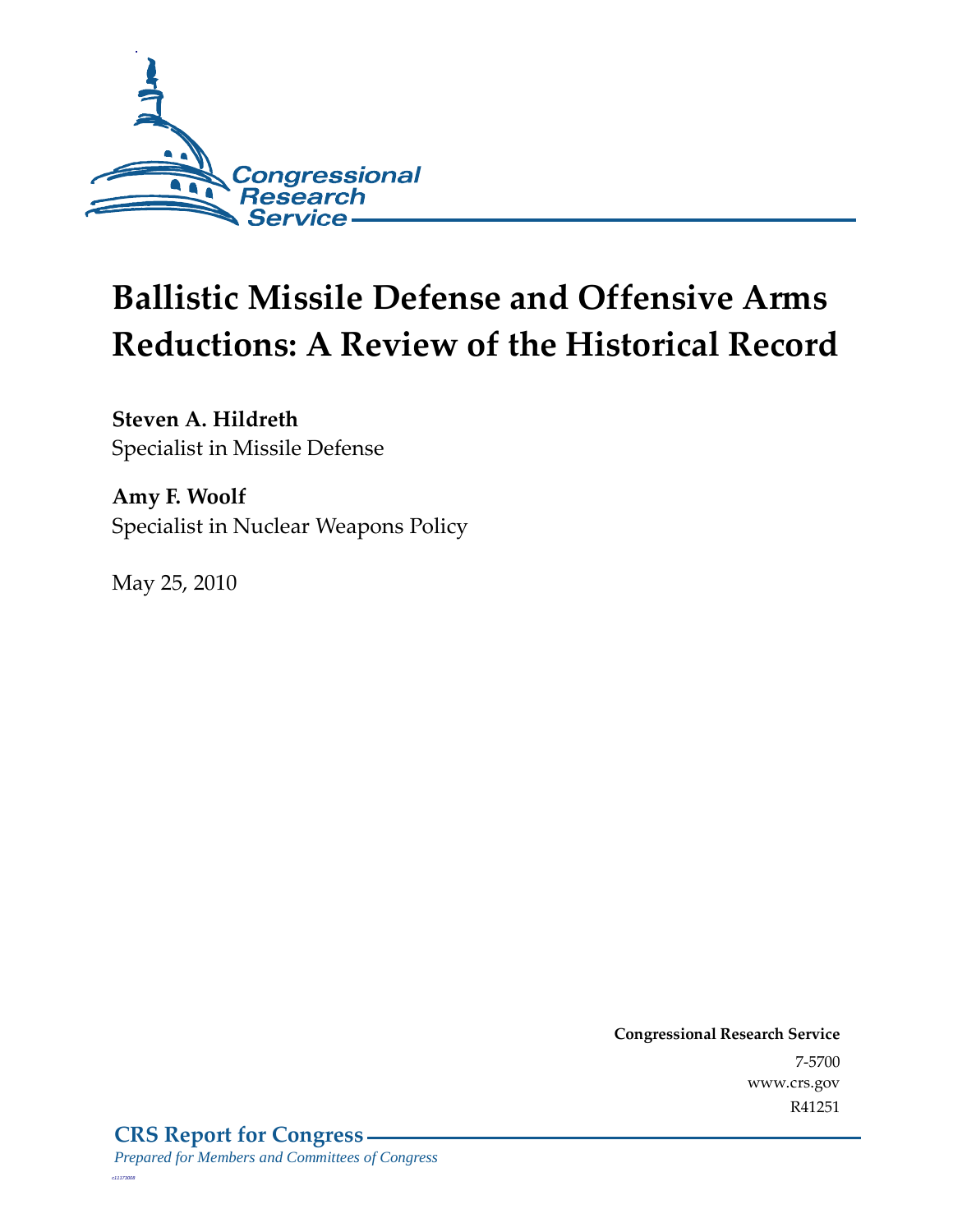| <b>Report Documentation Page</b>                                                                                                                                                                                                                                                                                                                                                                                                                                                                                                                                                                                                                                                                                                                                                                                                                                   |                             |                              |                                                   |                                                     | Form Approved<br>OMB No. 0704-0188                 |  |  |
|--------------------------------------------------------------------------------------------------------------------------------------------------------------------------------------------------------------------------------------------------------------------------------------------------------------------------------------------------------------------------------------------------------------------------------------------------------------------------------------------------------------------------------------------------------------------------------------------------------------------------------------------------------------------------------------------------------------------------------------------------------------------------------------------------------------------------------------------------------------------|-----------------------------|------------------------------|---------------------------------------------------|-----------------------------------------------------|----------------------------------------------------|--|--|
| Public reporting burden for the collection of information is estimated to average 1 hour per response, including the time for reviewing instructions, searching existing data sources, gathering and<br>maintaining the data needed, and completing and reviewing the collection of information. Send comments regarding this burden estimate or any other aspect of this collection of information,<br>including suggestions for reducing this burden, to Washington Headquarters Services, Directorate for Information Operations and Reports, 1215 Jefferson Davis Highway, Suite 1204, Arlington<br>VA 22202-4302. Respondents should be aware that notwithstanding any other provision of law, no person shall be subject to a penalty for failing to comply with a collection of information if it<br>does not display a currently valid OMB control number. |                             |                              |                                                   |                                                     |                                                    |  |  |
| 1. REPORT DATE<br>25 MAY 2010                                                                                                                                                                                                                                                                                                                                                                                                                                                                                                                                                                                                                                                                                                                                                                                                                                      |                             | 2. REPORT TYPE               |                                                   | <b>3. DATES COVERED</b><br>00-00-2010 to 00-00-2010 |                                                    |  |  |
| <b>4. TITLE AND SUBTITLE</b>                                                                                                                                                                                                                                                                                                                                                                                                                                                                                                                                                                                                                                                                                                                                                                                                                                       |                             |                              |                                                   |                                                     | <b>5a. CONTRACT NUMBER</b>                         |  |  |
| <b>Ballistic Missile Defense and Offensive Arms Reductions: A Review of the</b>                                                                                                                                                                                                                                                                                                                                                                                                                                                                                                                                                                                                                                                                                                                                                                                    |                             |                              |                                                   |                                                     | 5b. GRANT NUMBER                                   |  |  |
| <b>Historical Record</b>                                                                                                                                                                                                                                                                                                                                                                                                                                                                                                                                                                                                                                                                                                                                                                                                                                           |                             |                              |                                                   | 5c. PROGRAM ELEMENT NUMBER                          |                                                    |  |  |
| 6. AUTHOR(S)                                                                                                                                                                                                                                                                                                                                                                                                                                                                                                                                                                                                                                                                                                                                                                                                                                                       |                             |                              |                                                   | 5d. PROJECT NUMBER                                  |                                                    |  |  |
|                                                                                                                                                                                                                                                                                                                                                                                                                                                                                                                                                                                                                                                                                                                                                                                                                                                                    |                             |                              |                                                   | <b>5e. TASK NUMBER</b>                              |                                                    |  |  |
|                                                                                                                                                                                                                                                                                                                                                                                                                                                                                                                                                                                                                                                                                                                                                                                                                                                                    |                             |                              |                                                   |                                                     | 5f. WORK UNIT NUMBER                               |  |  |
| 7. PERFORMING ORGANIZATION NAME(S) AND ADDRESS(ES)<br><b>Congressional Research Service, Library of Congress, 101 Independence</b><br>Ave, SE, Washington, DC, 20540-7500                                                                                                                                                                                                                                                                                                                                                                                                                                                                                                                                                                                                                                                                                          |                             |                              |                                                   |                                                     | 8. PERFORMING ORGANIZATION<br><b>REPORT NUMBER</b> |  |  |
| 9. SPONSORING/MONITORING AGENCY NAME(S) AND ADDRESS(ES)                                                                                                                                                                                                                                                                                                                                                                                                                                                                                                                                                                                                                                                                                                                                                                                                            |                             |                              |                                                   | 10. SPONSOR/MONITOR'S ACRONYM(S)                    |                                                    |  |  |
|                                                                                                                                                                                                                                                                                                                                                                                                                                                                                                                                                                                                                                                                                                                                                                                                                                                                    |                             |                              |                                                   |                                                     | 11. SPONSOR/MONITOR'S REPORT<br>NUMBER(S)          |  |  |
| 12. DISTRIBUTION/AVAILABILITY STATEMENT<br>Approved for public release; distribution unlimited                                                                                                                                                                                                                                                                                                                                                                                                                                                                                                                                                                                                                                                                                                                                                                     |                             |                              |                                                   |                                                     |                                                    |  |  |
| <b>13. SUPPLEMENTARY NOTES</b>                                                                                                                                                                                                                                                                                                                                                                                                                                                                                                                                                                                                                                                                                                                                                                                                                                     |                             |                              |                                                   |                                                     |                                                    |  |  |
| 14. ABSTRACT                                                                                                                                                                                                                                                                                                                                                                                                                                                                                                                                                                                                                                                                                                                                                                                                                                                       |                             |                              |                                                   |                                                     |                                                    |  |  |
| <b>15. SUBJECT TERMS</b>                                                                                                                                                                                                                                                                                                                                                                                                                                                                                                                                                                                                                                                                                                                                                                                                                                           |                             |                              |                                                   |                                                     |                                                    |  |  |
| 16. SECURITY CLASSIFICATION OF:                                                                                                                                                                                                                                                                                                                                                                                                                                                                                                                                                                                                                                                                                                                                                                                                                                    |                             |                              | 17. LIMITATION OF                                 | 18. NUMBER                                          | 19a. NAME OF                                       |  |  |
| a. REPORT<br>unclassified                                                                                                                                                                                                                                                                                                                                                                                                                                                                                                                                                                                                                                                                                                                                                                                                                                          | b. ABSTRACT<br>unclassified | c. THIS PAGE<br>unclassified | <b>ABSTRACT</b><br>Same as<br><b>Report (SAR)</b> | OF PAGES<br>25                                      | <b>RESPONSIBLE PERSON</b>                          |  |  |

**Standard Form 298 (Rev. 8-98)**<br>Prescribed by ANSI Std Z39-18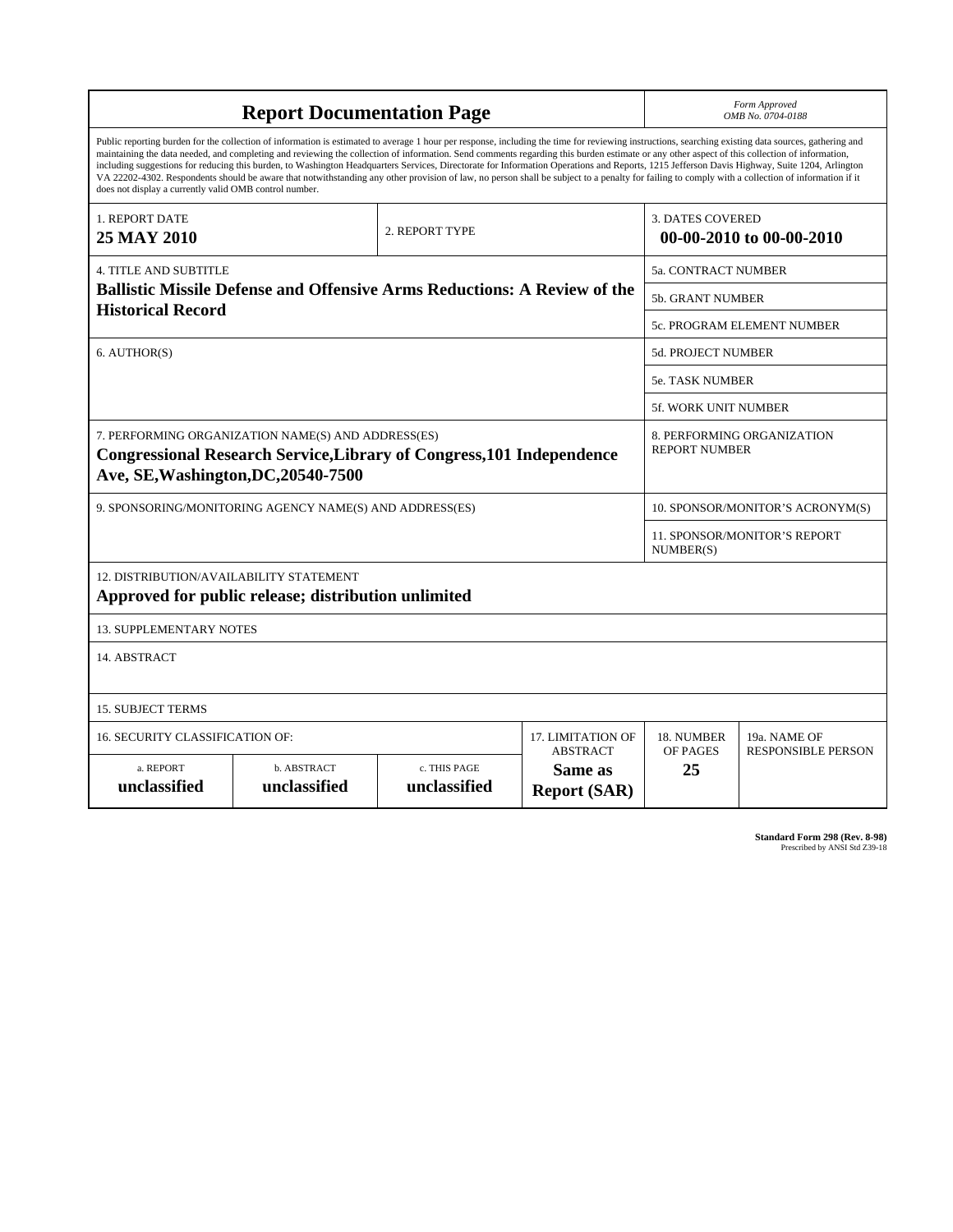## **Summary**

.

The United States and Russia signed the New START Treaty on April 8, 2010, and it awaits Senate consideration. The preamble to the Treaty contains a "provision on the interrelationship of strategic offensive arms and strategic defensive arms." This statement does not contain any limits on current or planned U.S. missile defense programs. However, some analysts have questioned whether Russia's threat to withdraw from New START if the United States expands its missile defense capabilities might have a "chilling effect" on U.S. missile defense plans and programs.

Ballistic missile defenses have been an issue in U.S.-Soviet and U.S.-Russian arms control talks since the 1970s. During the Cold War, the nations sought to balance limits on offensive weapons and defensive weapons so that they could maintain "strategic stability," which refers to the ability of each side to launch a retaliatory strike after absorbing a first strike by the other side. Most analysts argued that missile defenses would undermine stability by protecting the attacking nation from the effects of a second strike; some argued that defenses could enhance stability by undermining the effectiveness of the first strike. The former construct was evident in the Strategic Arms Limitation talks (SALT), where the United States and Soviet Union agreed to limit both offensive forces and ballistic missile defenses. The latter formula was evident in the Reagan Administration's advocacy of the Strategic Defense Initiative (SDI).

During the Strategic Arms Reduction Talks (START) in the 1980s, the Soviet Union sought to link limits on offensive weapons to limits on ballistic missile defenses and SDI. The United States rejected this linkage, and the 1991 START Treaty did not contain any limits on missile defenses. The Soviet Union issued a unilateral statement indicating that it would withdraw from START if the United States violated the 1972 ABM Treaty. However, when the United States withdrew from the ABM Treaty in 2002, Russia did not withdraw from START.

Moreover, during the 1990s, when the United States faced Russia's threat to withdraw from START, the U.S. commitment to missile defense strengthened. In the early part of the decade, U.S. missile defense programs focused on the threat posed by shorter- and medium-range missiles, like those the United States encountered during Desert Storm. However, growing concerns in the latter half of the decade about long-range ballistic missiles fueled an increase in emphasis and growing funding on national missile defenses. The Clinton Administration initiated a program, known as 3+3, that explored the technical feasibility of deploying such defenses in the early part of the 2000s. When the Bush Administration took office, it withdrew the United States from the ABM Treaty and began to deploy long-range missile defense interceptors in Alaska and California.

A review of the budget data on ballistic missile defenses shows that U.S. funding for these programs grew steadily through the 1990s. Funding has leveled off in the past 10 years, but support for missile defense has been strong across the political spectrum in the United States. Congressional appropriations have nearly equaled the budget requests for these programs each year. The Obama Administration has also emphasized its support for ballistic missile defenses, in both its Ballistic Missile Defense Review and its budget request for FY2011.

This report may be updated as needed.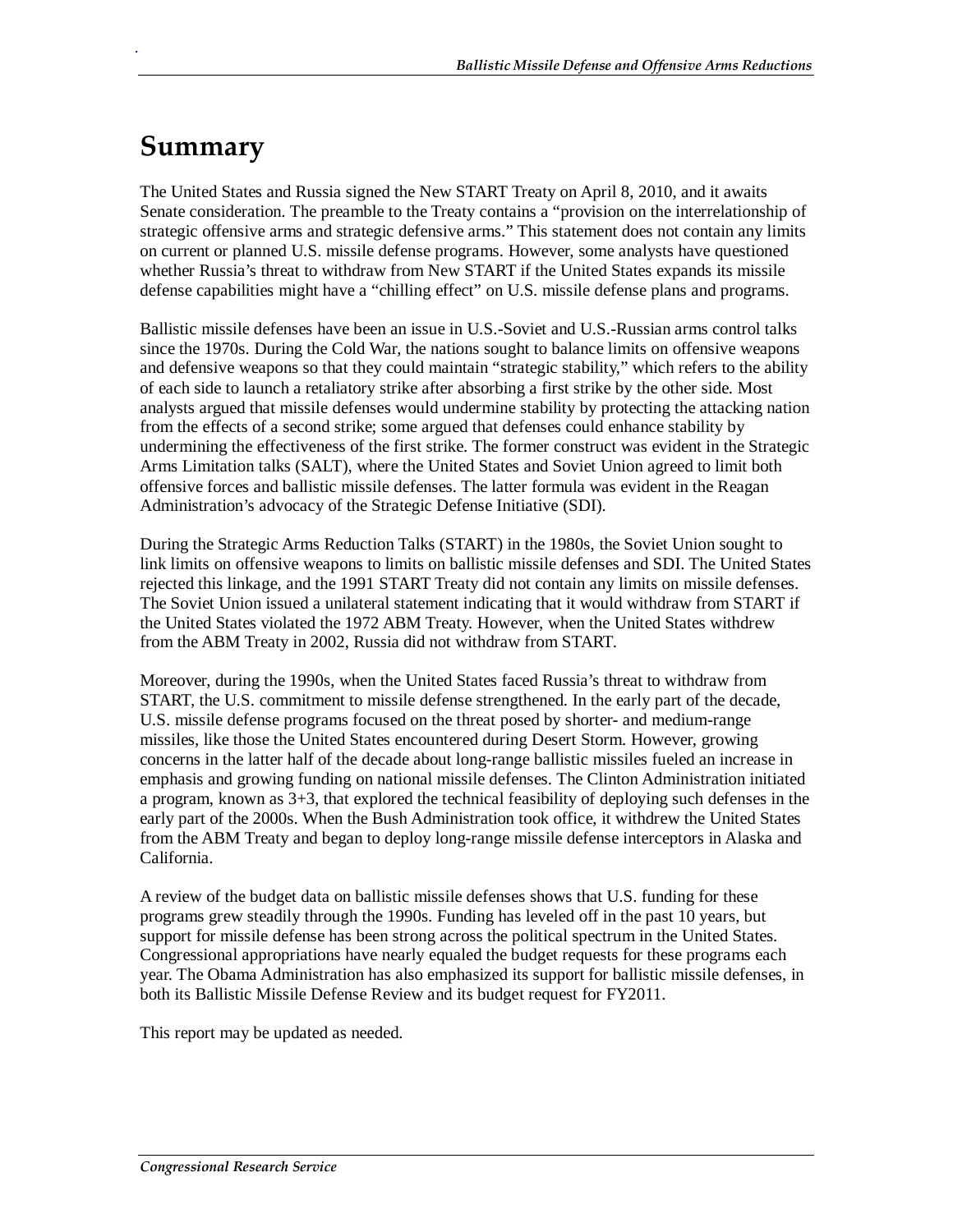## Contents

| Strategic Stability and the Relationship Between Offensive and Defensive Forces 3 |  |
|-----------------------------------------------------------------------------------|--|
|                                                                                   |  |
|                                                                                   |  |
|                                                                                   |  |
|                                                                                   |  |
|                                                                                   |  |
|                                                                                   |  |
|                                                                                   |  |
|                                                                                   |  |
|                                                                                   |  |
|                                                                                   |  |
|                                                                                   |  |
|                                                                                   |  |
|                                                                                   |  |

## Figures

### Contacts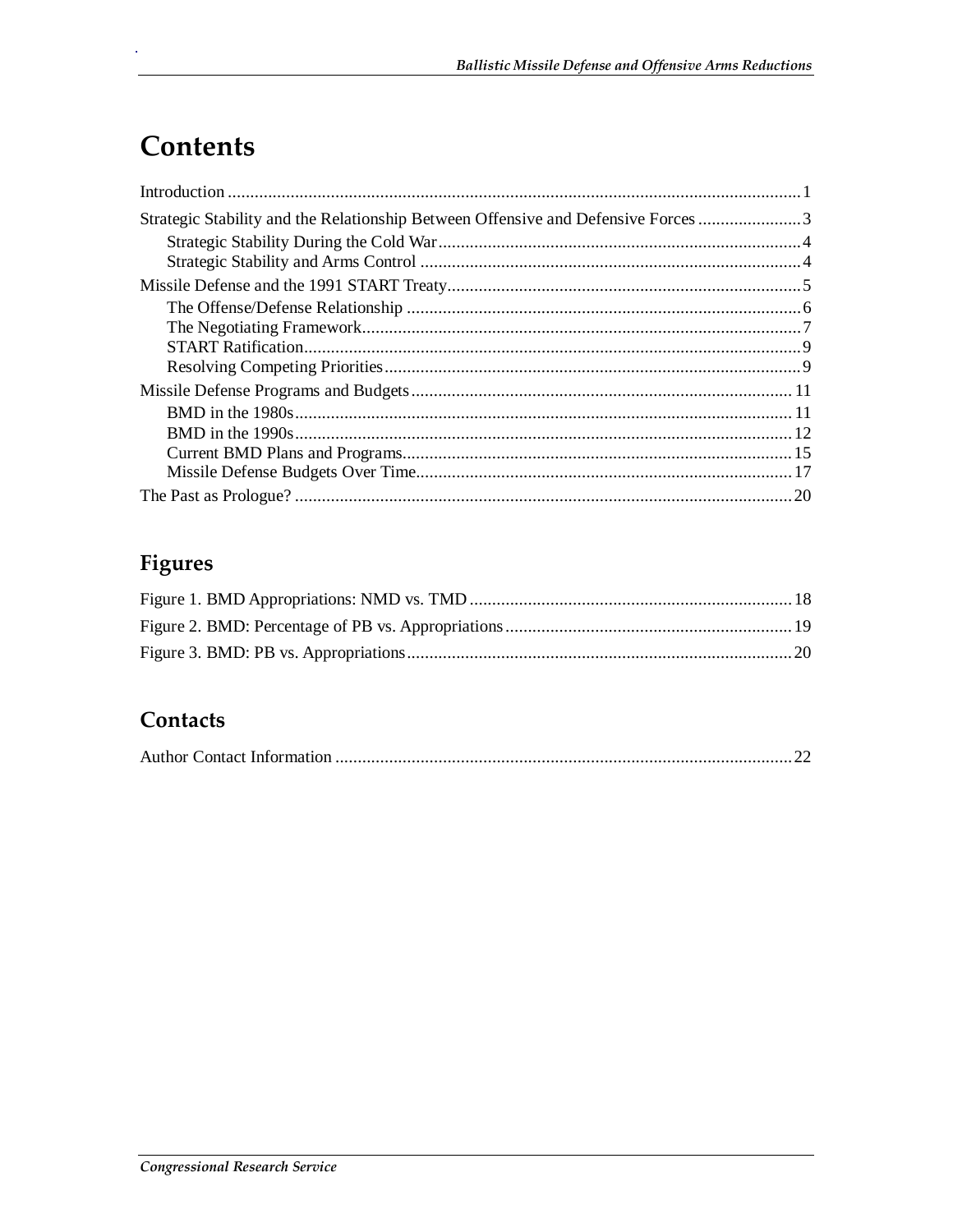## **Introduction**

.

Russia has long been concerned with U.S. ballistic missile defense programs, arguing that the increasing capabilities of U.S. missile defenses could undermine Russia's strategic offensive nuclear forces and undermine strategic stability. During the Strategic Arms Limitation Talks (SALT) in the 1970s, the United States and Soviet Union had addressed the link between offensive and defensive systems in their arms control treaty negotiations. However, in recent years, the United States has argued that the ballistic missile defense (BMD) programs it is pursuing will be neither numerous enough nor capable enough to intercept Russia's strategic offensive ballistic missiles or undermine Russia's strategic nuclear deterrent.

The United States and Russia signed the New START Treaty—the Treaty ... on Measures for the Further Reduction and Limitation of Strategic Offensive Arms—on April 8, 2010,<sup>1</sup> and it awaits Senate consideration. New START is not of unlimited duration; it would expire 10 years after it enters into force. When President Obama and President Medvedev launched the negotiations on this treaty in April 2009, they agreed that the two nations would address Russia's concerns with U.S. missile defense programs in a separate forum from the negotiations on a New START Treaty.<sup>2</sup> However, during their meeting in Moscow in July 2009, they agreed that the new treaty would contain a "provision on the interrelationship of strategic offensive arms and strategic defensive arms."<sup>3</sup> This statement, which appears in the preamble to New START, states that the parties recognize

the existence of the interrelationship between strategic offensive arms and strategic defensive arms, that this interrelationship will become more important as strategic nuclear arms are reduced, and that current strategic defensive arms do not undermine the viability and effectiveness of the strategic offensive arms of the parties.

Russia and the United States each issued unilateral statements when they signed New START that clarified their positions on the relationship between New START and missile defenses. Russia stated that

the Treaty can operate and be viable only if the United States of America refrains from developing its missile defense capabilities quantitatively or qualitatively. Consequently, the exceptional circumstances referred to in Article 14 of the Treaty include increasing the capabilities of the United States of America's missile defense system in such a way that threatens the potential of the strategic nuclear forces of the Russian Federation.<sup>4</sup>

In its statement, the United States stated that its

 1 See CRS Report R41219, *The New START Treaty: Central Limits and Key Provisions*, by Amy F. Woolf.

<sup>2</sup> The White House, Office of the Press Secretary, *Joint Statement by President Dmitriy Medvedev of the Russian Federation and President Barack Obama of the United States of America*, April 1, 2009. http://www.whitehouse.gov/ the\_press\_office/Joint-Statement-by-President-Dmitriy-Medvedev-of-the-Russian-Federation-and-President-Barack-Obama-of-the-United-States-of-America/

<sup>&</sup>lt;sup>3</sup> The White House, Office of the Press Secretary, Joint Understanding by Obama, Medvedev on Weapon Negotiations. July 8, 2009. http://www.america.gov/st/texttrans-english/2009/July/20090708154724xjsnommis0.7355005.html

<sup>&</sup>lt;sup>4</sup> Article 14, following the form of most previous arms control treaties, indicates that each party shall have the right to withdraw from the Treaty if it decides that extraordinary events related to the subject of the Treaty have jeopardized its supreme national interests. For the Russian statement, see http://eng.kremlin.ru/text/docs/2010/04/225214.shtml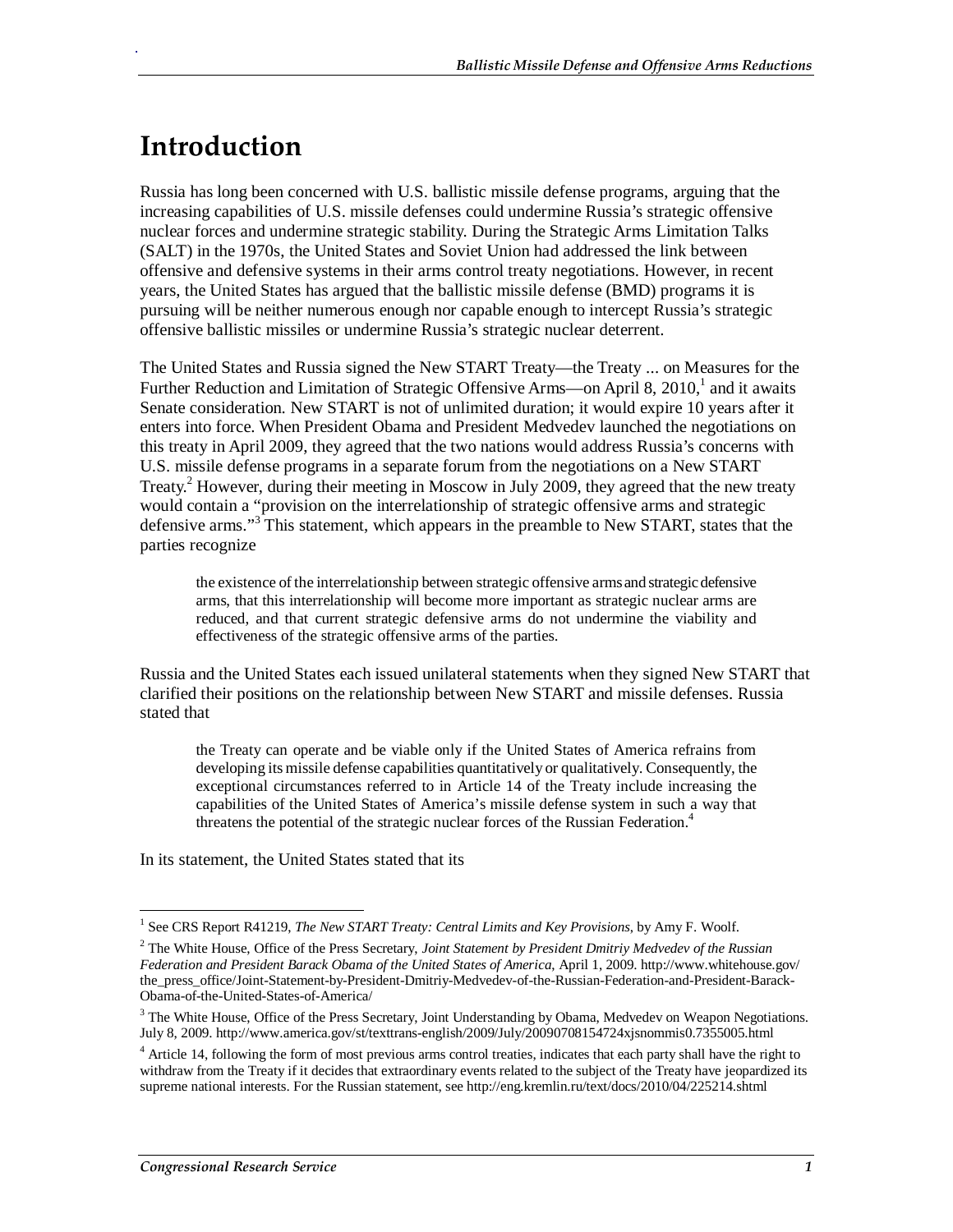missile defense systems are not intended to affect the strategic balance with Russia. The United States missile defense systems would be employed to defend the United States against limited missile launches, and to defend its deployed forces, allies and partners against regional threats. The United States intends to continue improving and deploying its missile defense systems in order to defend itself against limited attack and as part of our collaborative approach to strengthening stability in key regions.<sup>5</sup>

Russia's Foreign Minister, Sergei Lavrov, indicated, in a press conference after the negotiators completed the treaty, that the language in the Treaty preamble was set down in a "legally binding" form. He stated, further, that the sides had appropriate levels of strategic offensive arms at this point, but "if there are changes to these levels, each side reserves the right to make a decision on whether to continue to take part in the process of strategic offensive arms cuts."<sup>6</sup> Some in the United States have questioned whether this statement means that the United States and Russia agreed that increases in U.S. ballistic missile defenses would upset stability, and therefore that they could serve as cause to terminate the new START Treaty. Moreover, they have expressed concerns that, if the United States has not accepted this interpretation, the two parties hold different interpretations of their obligations under the Treaty and that these differences could disrupt the treaty's implementation.

The Obama Administration has agreed that the language in the treaty preamble is "legally binding," in that it is a part of the formal text of the Treaty. But the Administration has insisted that the preamble contains no legal or practical limits on missile defense and imposes no obligations on the United States. Moreover, the Administration has insisted, as Under Secretary of State Ellen Tauscher has stated, "Russia's unilateral statement on missile defenses is not an integral part of the New START Treaty. It's not legally binding. It won't constrain U.S. missile defense programs."<sup>7</sup>

Nevertheless, some have questioned whether Russia's threat to withdraw from New START might have a "chilling effect" on U.S. missile defense plans and programs. They contend that the United States might limit these programs itself to avoid a possible disruption of the arms control process or the possible increase in tensions with Russia. As Senator Jeff Sessions noted in a speech on May 13, 2010, "I can't help but worry that these provisions will have a negative impact on U.S. decision-making with respect to missile defense."<sup>8</sup> Members of the Senate are likely to raise this question, and explore the potentially different U.S. and Russian views on the relationship between New START and U.S. ballistic missile defense programs, during the debate on the New START Treaty.

When the United States and Soviet Union negotiated the 1991 START Treaty, the Soviet Union also sought to link limits on offensive nuclear weapons with limits on ballistic missile defenses. The United States did not agree to the Soviet proposals, so the Soviet Union released a unilateral statement when it signed START, noting that the Treaty would not remain in force if the United States withdrew from the 1972 ABM Treaty.<sup>9</sup> This statement did not serve to slow U.S. missile

 $\overline{a}$ 

<sup>5</sup> http://www.state.gov/documents/organization/140406.pdf

<sup>6</sup> "Russian Foreign Minister's Briefing on Nuclear Arms Cuts Treaty," *Moscow, Rossiya 24*, March 26, 2010.

<sup>7</sup> Under Secretary of State Ellen Tauscher, *The Case for New START Ratification*, Atlantic Council Panel Discussion, April 21, 2010. http://www.state.gov/t/us/140633.htm

<sup>&</sup>lt;sup>8</sup> Comments at breakfast sponsored by the National Defense University Foundation, Washington, D.C. May 13, 2010.

<sup>9</sup> Under Secretary of State Ellen Tauscher, *The Case for New START Ratification*, Atlantic Council Panel Discussion, April 21, 2010. http://www.state.gov/t/us/140633.htm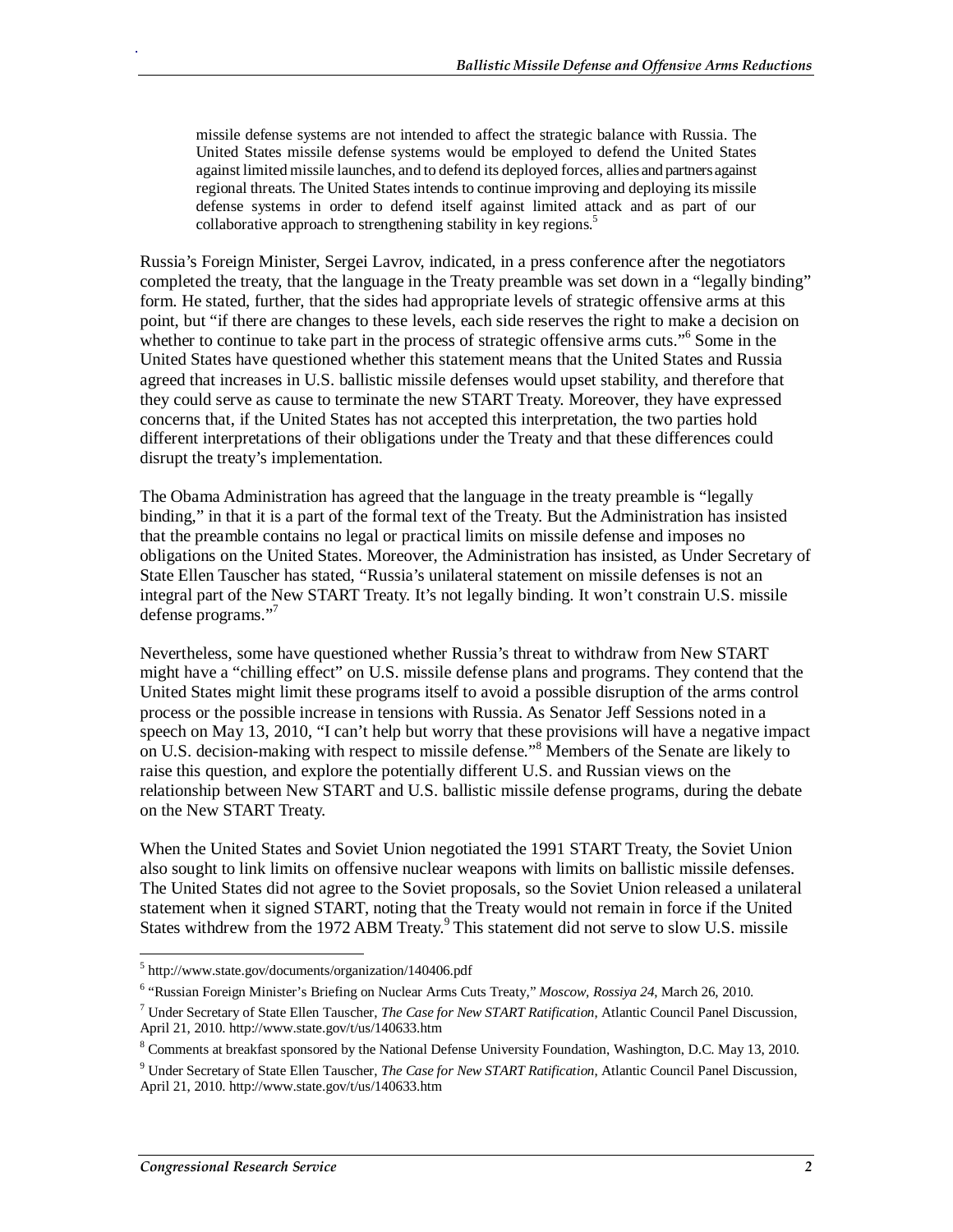defense programs after START entered into force. Moreover, the United States and Soviet Union held discussions during the latter half of the 1990s on possible modifications to the ABM Treaty so that the United States could deploy more extensive ballistic missile defenses without withdrawing from the Treaty. These negotiations proved unsuccessful. Russia continued to object to U.S. ballistic missile defense plans and to caution the United States not to withdraw from the Treaty. Nevertheless, when the United States withdrew from the ABM Treaty in 2002, Russia did not withdraw from START.

This report seeks to shed some light on the past relationship between ballistic missile defenses and negotiations on offensive arms control treaties. It provides a historical review of the way in which the United States and Soviet Union addressed ballistic missile defense issues during their negotiations on the first Strategic Arms Reduction Treaty (START) in the 1980s and early 1990s. It also provides a review of U.S. missile defense policy and summarizes data on missile defense spending during the 1980s, 1990s and the past decade. The report then reviews the recent record on the way the New START negotiations addressed ballistic missile defense issues and offers some observations about whether this historical record may provide insights into how the United States might proceed with its ballistic missile defense programs in the future.<sup>10</sup>

## **Strategic Stability and the Relationship Between Offensive and Defensive Forces**

Russia's concerns about U.S. missile defense programs derive from its stated concern that missile defenses could upset strategic stability by undermining the effectiveness of Russia's offensive nuclear weapons. Specifically, Russia appears to be concerned that, if the United States were to increase the numbers and capabilities of its missile defense interceptors while Russia was reducing its numbers of deployed offensive weapons, the time may come when the United States believed it had the ability to launch a first strike against Russia's strategic forces while protecting itself from Russia's retaliatory attack with its missile defenses. In this environment, Russia may believe it had to increase its offensive forces so that it would have enough surviving weapons to penetrate the U.S. missile defenses. Such a response could require a withdrawal from the new START Treaty.

Many analysts argue that this "Cold War" view of the relationship between U.S. missile defenses and Russian offensive weapons should not be relevant in the current strategic environment, in which the United States and Russia are not poised on the brink of conflict. The Bush Administration emphasized this point when it noted, in the 2001 Nuclear Posture Review, that the United States would "no longer plan, size or sustain its nuclear forces as though Russia presented merely a smaller version of the threat posed by the former Soviet Union."11 This change in the U.S.-Russian relationship was also evident in U.S. ballistic missile defense plans that were intended to address concerns about emerging threats and adversaries. As a result, this Cold War offense-defense scenario is not consistent with the capabilities planned for U.S. missile defenses or the U.S. intent in deploying these systems. Specifically, the United States is pursuing missile

<sup>-</sup><sup>10</sup> Because this report focuses on the historical record, it will not be updated to include information on the Senate debate on the relationship between the New START Treaty and ballistic missile defenses. This information will be available in CRS Report R41219, *The New START Treaty: Central Limits and Key Provisions*, by Amy F. Woolf.

<sup>&</sup>lt;sup>11</sup> U.S. Department of Defense. Special Briefing on the Nuclear Posture Review. News Transcript. January 9, 2002.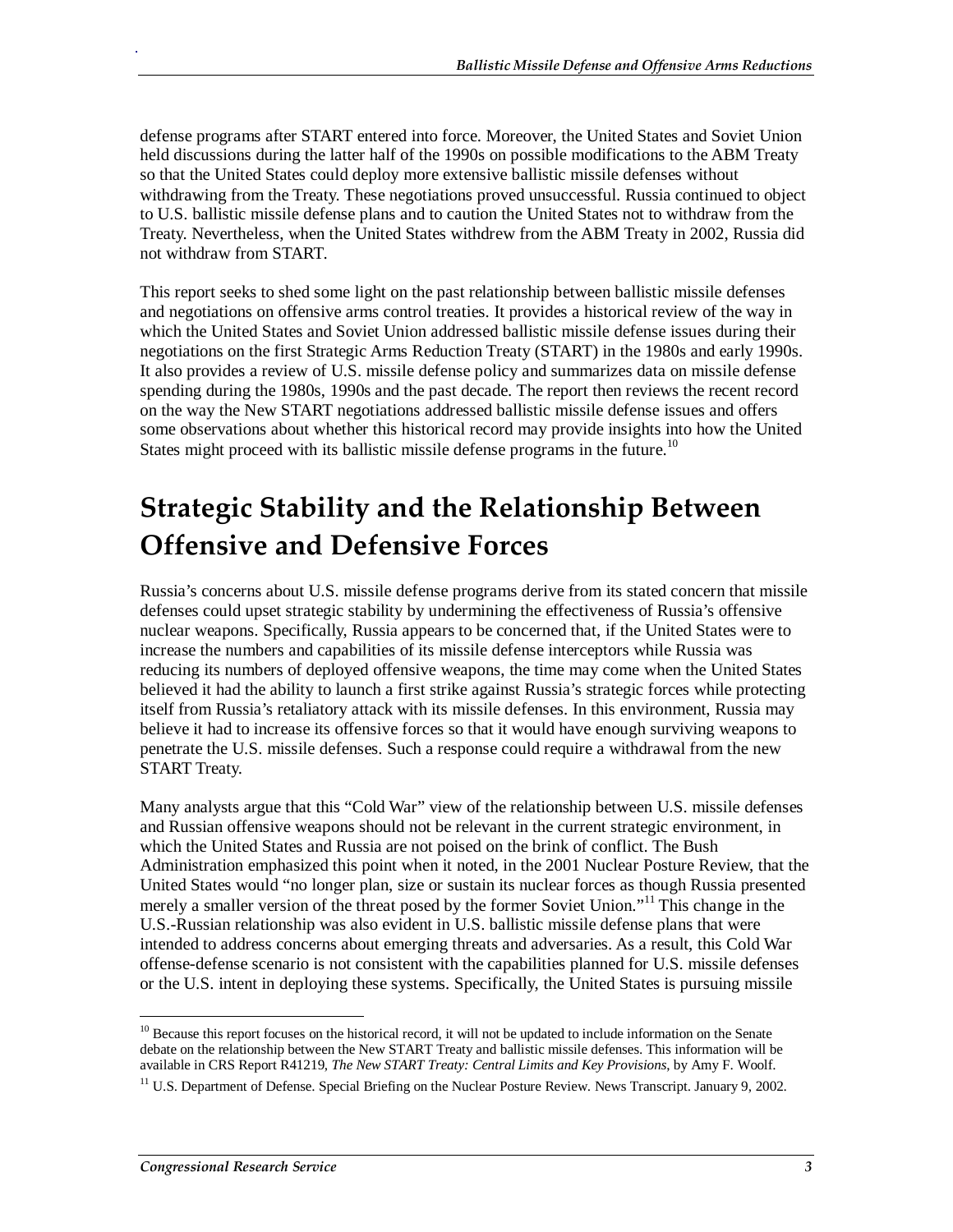defenses to defend its allies and forces overseas against threats from shorter and medium-range missiles that they might encounter in regional conflicts around the world, and to defend the continental United States from threats that might emerge as nations deploy small numbers of long-range ballistic missiles. Thus, although the United States may eventually be able to defend against a force of dozens of long-range missiles from an emerging adversary, it would not have the ability to defend against an attack with hundreds of Russian missiles.

This model of strategic stability was, however, relevant to assessments of the relationship between offensive and defense weapons during the Cold War. It is seen to have had a significant effect on the way that arms control agreements negotiated in the 1970s and 1980s addressed missile defenses and offensive reductions.

## **Strategic Stability During the Cold War**

.

In theory, *strategic stability* refers to the condition that exists when two potential adversaries recognize that neither would gain an advantage if it were to begin a conflict with the other. Each party would recognize not only that the costs of the conflict, even if it launched the first strike, would outweigh the gains that might be realized, but also that the other side was likely to draw the same conclusion. Each would know that, even if it were attacked, enough of its forces could survive the first strike to retaliate against the other side with a devastating response. And each would know that, even if it did attack first, the other side would have enough forces surviving the strike to launch a devastating retaliatory attack. Hence, neither would feel compelled to shoot first, because the costs of doing so would far outweigh the benefits. This situation, where each side is equally vulnerable to retaliation from the other, is considered to be stable.<sup>12</sup>

This model of strategic stability postulates a strong relationship between offensive forces and defensive forces. It assumes that each side has enough offensive forces to retaliate after a first strike and it assumes that neither side has the defensive capability to impede the other sides' ability to deliver its devastating retaliatory strike. If missile defense systems were built to defend against an attack on strategic nuclear offensive forces, so that they protected those forces against a first strike and ensured that each side had enough weapons to launch a devastating retaliatory attack, then missile defenses could contribute to stability. Similarly, if the missile defenses were limited in number and scope, so that a nation knew it could penetrate the defenses in a retaliatory strike, then they would not upset strategic stability. If, however, one side were to deploy defenses that could protect its territory, broad segments of its infrastructure, its leadership, or its population, then the other may conclude that it needed to increase its offensive forces to make sure they could penetrate those defenses and cause a sufficient level of destruction in a retaliatory attack. Alternatively, if each side limited its defensive forces, both sides could reduce their offensive forces because they would be certain that the surviving weapons could penetrate to their targets in a retaliatory strike.

## **Strategic Stability and Arms Control**

The model of strategic stability that linked reductions in offensive weapons with limits on ballistic missile defenses was enshrined in the arms control process of the 1970s. In the 1972

<sup>-</sup> $12$  During the Cold War, this model, and its relationship between offensive and defensive forces, came to be known as mutual assured destruction, or MAD.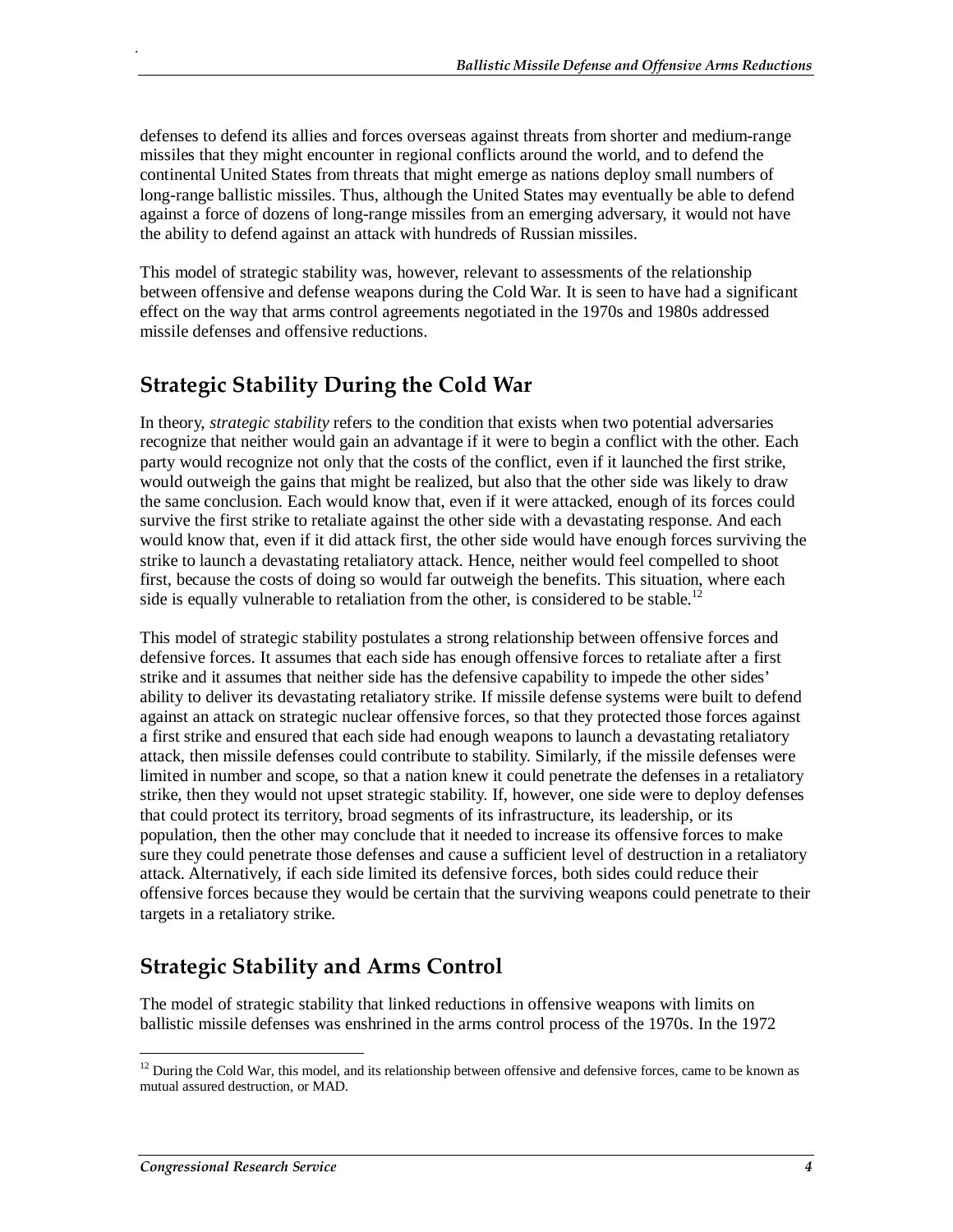Treaty ... on The Limitation of Anti-Ballistic Missile Systems (ABM Treaty), the United States and Soviet Union agreed that they would not deploy defenses that could protect their entire territories, and would, instead, deploy only a single limited system that could protect either the nation's capital or an ICBM deployment area.<sup>13</sup> The companion Interim Agreement on Certain Measures With Respect to the Limitation of Strategic Offensive Arms sought to freeze numbers of missiles in each side's offensive forces, while the 1979 SALT Treaty called for more detailed limits and some reductions on strategic offensive forces. This Treaty never entered into force, and the advent of ballistic missiles with multiple warheads (MIRVs) undermined efforts to limit offensive forces by limiting the number of delivery vehicles.<sup>14</sup> As a result, in subsequent years, the United States and Soviet Union both increased the numbers of warheads on their offensive forces, in spite of the agreed limits on ballistic missile defenses. Nevertheless, many analysts continued to assert that reductions in offensive forces and limits on ballistic missile defenses could work together to enhance strategic stability.

The offense/defense relationship enshrined in the ABM and SALT Treaties was not the only model of strategic stability discussed during the START negotiations and the U.S. debates over missile defense in the 1980s. Some analysts postulated that missile defense capabilities could enhance stability and encourage further reductions in offensive weapons if the defenses were robust enough to stop nearly all of an adversary's missiles in a first strike. In this model, strategic stability would exist if both potential adversaries knew that they were not at risk from a surprise first strike because each knew that it could stop the attack with its missile defense systems. And both knew that the other side would not be tempted to launch a first strike because it knew its attack would be unsuccessful. In this environment, both sides should be willing to reduce their strategic offensive forces because they would no longer need an assured retaliatory capability. Further, reductions in the offensive forces on both sides would enhance the effectiveness of the missile defenses.

President Ronald Reagan embraced this model of strategic stability and the offense/defense relationship with his 1983 proposal for the Strategic Defense Initiative (SDI). He envisioned SDI as a robust, global system that would protect the United States from a massive launch of Soviet missiles. He also offered to share such a system with the Soviet Union, possibly recognizing that unilateral defenses could be destabilizing because they would protect only one potential adversary from a first strike. Missile defenses would only strengthen strategic stability if both sides were protected from a first strike, so that they provided "mutual assured survivability" for both potential adversaries.

## **Missile Defense and the 1991 START Treaty**

On March 12, 1985, the United States and the Soviet Union began negotiations in Geneva, referred to as the Nuclear and Space Talks (NST). These negotiations addressed defense and space systems, intermediate-range nuclear forces (INF), and strategic nuclear weapons with three

<sup>-</sup><sup>13</sup> This restriction was not just a response to concerns about strategic stability, it also recognized technological reality. Neither side was likely to develop or deploy a system capable of defending its entire national territory against attacks from large numbers of ballistic missiles.

<sup>&</sup>lt;sup>14</sup> The United States and Soviet Union had each begun their MIRV programs as a response to the other side's potential deployment of ballistic missile defenses. By the time they signed the SALT I agreements, the MIRV programs were well underway. Neither side decided to stop them at that point.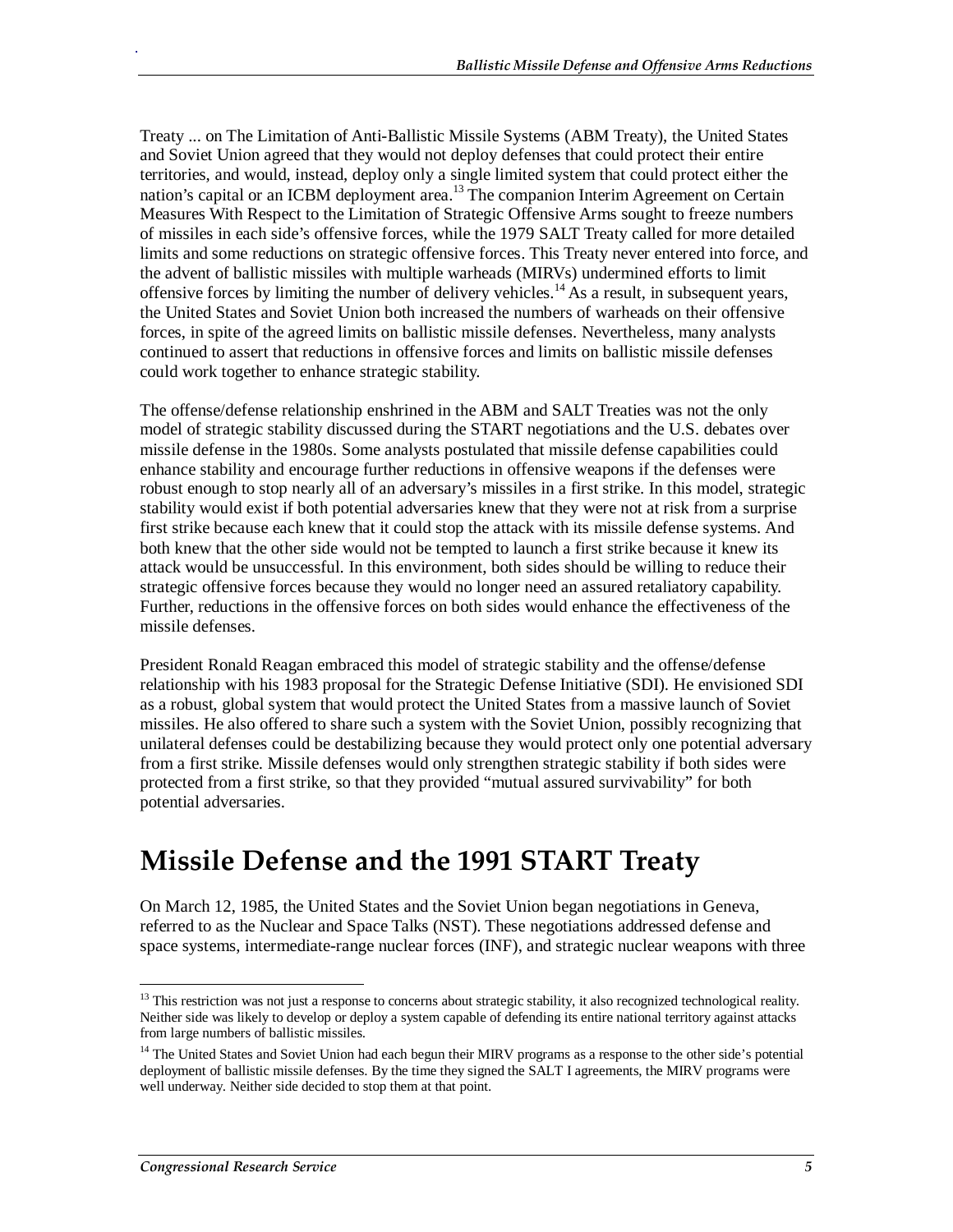separate negotiating teams. The competing views on strategic stability and the offense/defense relationship were evident in these negotiations and affected both the substance of the proposals presented by the United States and Soviet Union and the structure of the arms control negotiations.

## **The Offense/Defense Relationship**

.

The United States and Soviet Union both linked their proposals for reductions in strategic offensive forces to the broader goal of the eventual elimination of nuclear weapons. However, the United States and the Soviet Union had different versions of a transition to a world without nuclear weapons. Specifically, because of their different views on stability and the offense/defense relationship, they differed on the role that missile defenses would play in the arms reduction process.<sup>15</sup>

President Reagan based his position on a "New Strategic Concept," which was first detailed by Ambassador Paul Nitze, the senior arms control adviser to the Administration, on January 25,1985, just prior to the first round of the Geneva negotiations. The U.S. position outlined three phases. First, the United States sought a radical reduction in the number and power of all nuclear weapons. Second, there would be a transition period away from reliance on nuclear weapons after a decision was made that effective and survivable strategic defenses against ballistic missiles could and should be deployed. After the deployment of robust missile defenses, this transition period could be followed by the eventual elimination of all nuclear weapons.

President Gorbachev's version of a nuclear-free world, which he unveiled in January 1986, also foresaw three distinct phases. First, by the early 1990s, the superpowers would reduce by half the number of their strategic nuclear weapons and dismantle all their INF weapons based in Europe.<sup>16</sup> In the second phase, all nuclear weapons powers would begin to dismantle all their nuclear weapons and join in a nuclear test ban. In the third phase all nuclear weapons would be dismantled by the year 2000. For President Gorbachev, these three phases would only be possible if the United States and Soviet Union remained committed to the ABM Treaty and the United States abandoned its plans to deploy robust missile defenses.

Although both versions anticipated complete nuclear disarmament through a series of phases, there were fundamental differences. The Reagan vision implied that each phase was dependent upon developing SDI, and that deployment of strategic defenses was necessary as an "insurance policy" in a world without nuclear weapons. In contrast, the Gorbachev vision argued that halting SDI was a prerequisite to disarmament because the U.S. search for comprehensive strategic defenses was inherently destabilizing, threatening to give the United States a "first strike potential" against the Soviet Union.

These differences were evident in the U.S. and Soviet negotiating positions in the Defense and Space Talks. At the Reykjavík summit where President Reagan indicated that the United States would agree to a 10-year commitment not to withdraw from the ABM Treaty if the Soviets agreed to (l) to reduce strategic offensive weapons by 50% in 5 years (changed to 7 years in April 1987);

<sup>-</sup>15 For a summary of the Geneva Talks see, CRS Issue Brief IB85157, *Arms Control: Overview of the Geneva Talks*. By Steven A. Hildreth. Updated March 22, 1988 (Archived May 27, 1988 and available on request from the author).

<sup>&</sup>lt;sup>16</sup> Gorbachev also said that the British and the French would have to freeze their current nuclear modernization plans; he backed away from this idea at summit in Reykjavík, Iceland.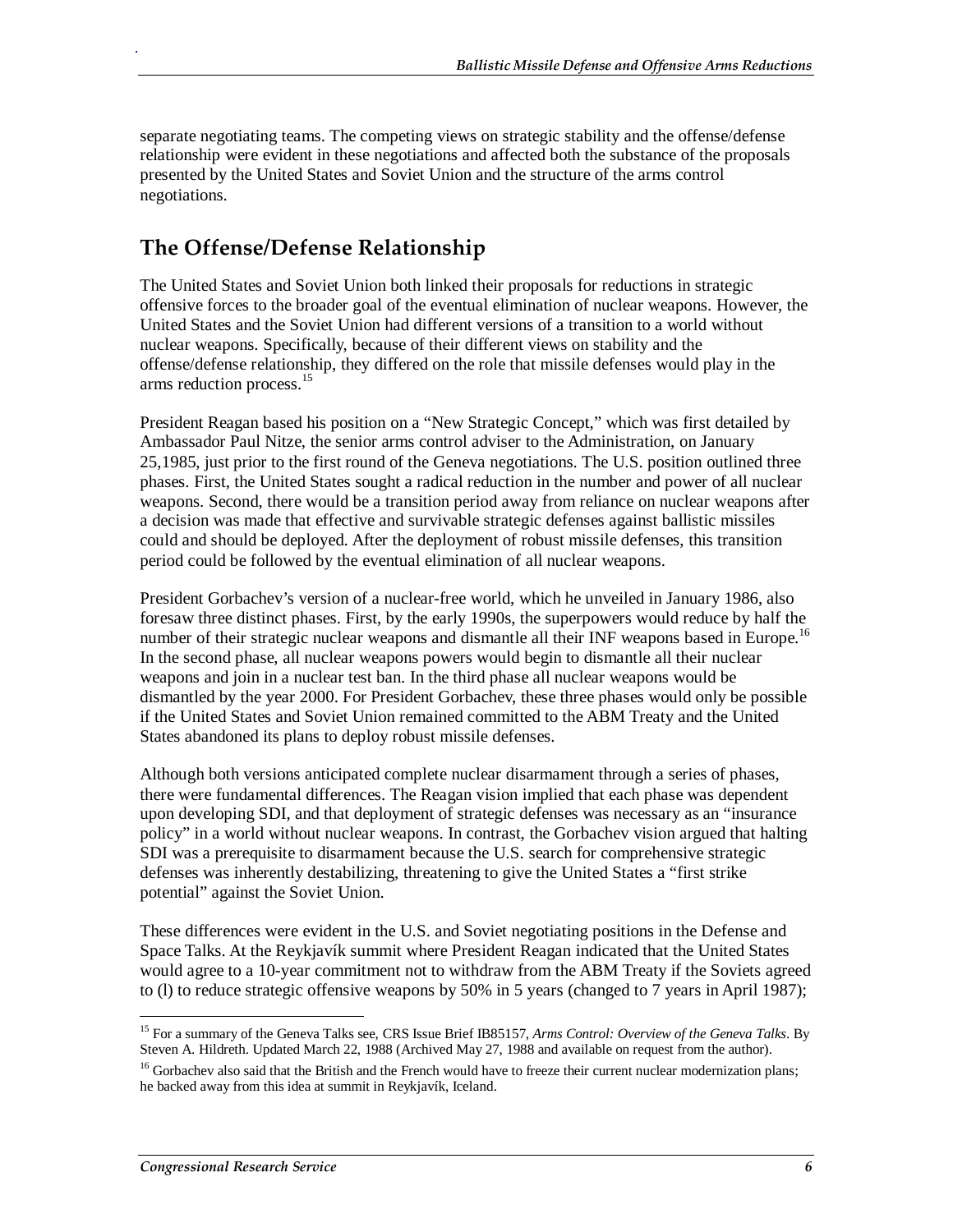(2) eliminate all ballistic missiles in a second 5-year period; and (3) allow deployment of strategic defenses after a 10-year period (changed to 7 years in April 1987). In other words, the United States offered to delay the deployment of SDI for 10 years while the United States and Soviet Union implemented deep reductions in their offensive forces.

President Gorbachev agreed, at the Reykjavík Summit, that the United States and Soviet Union should reduce their offensive nuclear weapons by 50% within five years. He also agreed that both sides should eliminate their offensive nuclear forces within 10 years, although there were differences in the details of the U.S. and Soviet positions on this issue. However, President Gorbachev insisted on linking this time line for offensive reductions to resolution of the fundamental U.S. and Soviet differences over the SDI program. President Gorbachev agreed with the U.S. proposal that the parties should remain committed to the ABM Treaty for a period of 10 years. But he sought to slow or stall research on SDI during that period, proposing that all research and testing of strategic defense technologies would be restricted to the laboratory. He also differed from President Reagan, who had proposed that the United States could make a unilateral decision to withdraw from the ABM Treaty and deploy SDI at the end of the 10-year period, and indicated that the parties would have to agree on a way forward for the ABM Treaty and SDI at the end of the 10-year period.

In the end, the United States and Soviet Union left Reykjavík without reaching an agreement on either offensive reductions or the way forward for missile defenses and the ABM Treaty. Press reports indicate that Presidents Reagan and Gorbachev were in general agreement on the goals of reducing, and eventually eliminating offensive forces, and on the goals of abiding by the ABM Treaty for 10 years and restricting missile defense deployments during that time. However, according to most reports, President Gorbachev insisted on linking these agreements to an agreement that would restrict SDI to research in the laboratory, and President Reagan was unwilling to accept such strict limits on missile defense research, even in pursuit of the elimination of offensive nuclear weapons.<sup>17</sup>

## **The Negotiating Framework**

.

The United States saw the three sets of discussions in the Nuclear and Space Talks as independent of each other. In September 1984, President Reagan noted that "if progress is temporarily halted at one set of talks, this newly established framework could help us take up the slack at other negotiations." In contrast, Soviet negotiators stressed that the interrelationship of the talks meant that there had to be progress in all three areas at the same time.

By 1987, the Soviet Union had agreed to pursue the negotiations on the INF Treaty separately, but it continued to link progress on reductions in strategic offensive forces with progress in the defense and space talks. In January 1988 the Soviet negotiators submitted a draft protocol on Defense and Space to their draft START Treaty, linking agreement on strategic arms reductions to resolution of the U.S.-Soviet differences over space and defensive systems. Not only did it contain the Soviet proposal for a 10-year ban on SDI deployment and a mutual agreement on how to proceed at the end of the 10-year period, it maintained that the START Treaty would cease to be in force if either party violated or abrogated the ABM Treaty or the Protocol. Hence, in the

<sup>-</sup><sup>17</sup> For a description of the Reykjavík Summit, see Richard Rhodes, *Arsenals of Folly: the Making of the Nuclear Arms Race* (New York, NY: Alfred A. Knopf, 2007), pp. 236-270. See also, David Hoffman, *The Dead Hand,* (New York, NY: Doubleday; 2009), pp. 259-273.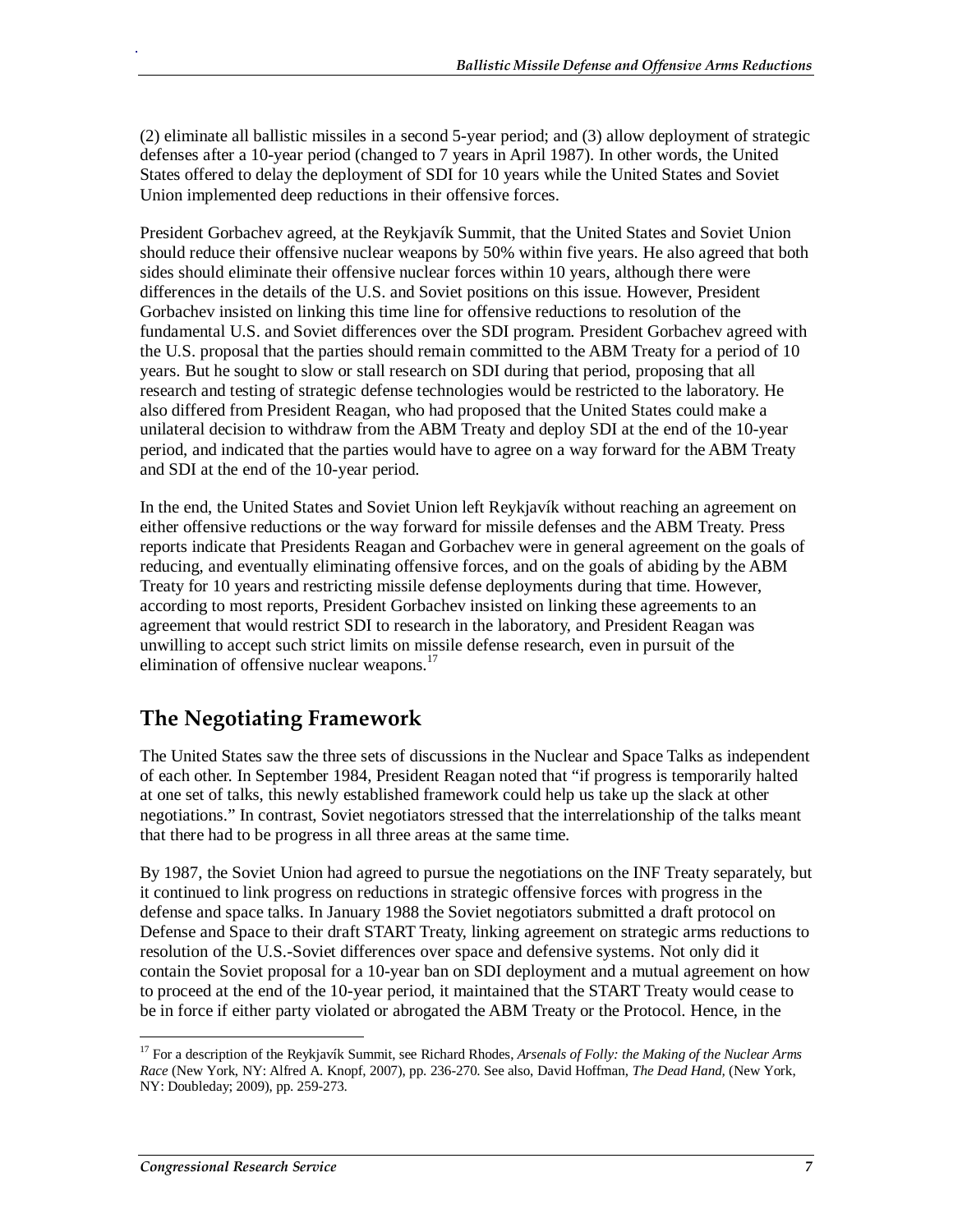Soviet framework, a U.S. decision to deploy SDI without Soviet agreement would have breached the Defense and Space Protocol and terminated Soviet compliance with START.

The United States, in contrast, submitted two completely separate documents for the negotiations—a draft treaty on defense and space weapons and a draft treaty on strategic offensive arms reductions. It rejected any link between the two and any suggestions that compliance with the ABM Treaty would affect the status of the START Treaty. The Soviet Union eventually agreed that the two documents could be separate, but continued to insist that progress in offensive arms reductions had to be linked to progress on missile defenses. The Soviet Union insisted it would only accept a 50% reduction in offensive forces if the two sides concluded a Defense and Space agreement that would restrict research, development, and testing of missile defense systems.

In September 1989, during a ministerial meeting between Secretary of State James Baker and Soviet Foreign Minister Shevardnadze, the Soviet Union dropped its link between the conclusion of START and the conclusion of an agreement on Defense and Space Weapons. It continued to state that it would withdraw from START, however, if the United States violated the ABM Treaty, and it sought to include an *agreed statement* in START that recognized this linkage. The United States refused, and in February 1990, the Soviet Union withdrew its insistence on an agreed statement outlining its right to withdraw from START.<sup>18</sup>

Instead, when the United States and Soviet Union signed START in July 1991, the Soviet Union issued a *unilateral statement* that indicated that it would withdraw from START if the United States withdrew from the ABM Treaty. Specifically, the Soviet letter stated:

This Treaty may be effective and viable only under conditions of compliance with the Treaty between the U.S. and the USSR on the Limitation of Anti-Ballistic Missile Systems, as signed on May 26, 1972. The extraordinary events referred to in Article XV of this Treaty also include events related to withdrawal by one of the Parties from the Treaty on the Limitation of Anti-Ballistic Missile Systems, or related to its material breach.<sup>19</sup>

Article XV states that "each Party shall, in exercising its national sovereignty, have the right to withdraw from this Treaty if it decides that extraordinary events related to the subject matter of this Treaty have jeopardized its supreme interests."

The United States did not agree with the Soviet view and noted, in its own unilateral statement:

... the full exercise by the United States of its legal rights under the ABM Treaty, as we have discussed with the Soviet Union in the past, would not constitute a basis for such withdrawal. The United States will be signing the START Treaty and submitting it to the United States Senate for advice and consent to ratification with this view. In addition, the provisions for withdrawal from the START Treaty based on supreme national interests clearly envision that such withdrawal could only be justified by extraordinary events that have jeopardized a Party's supreme interest. Soviet statements that a future, hypothetical U.S. withdrawal from the ABM Treaty could create such conditions are without legal or military foundation. The ABM Treaty, as signed on May 26, 1972, has already been substantially amended and clarified by subsequent agreements between the Parties. Moreover, current and future

-

<sup>&</sup>lt;sup>18</sup> CRS Report 92-535, *START and Nuclear Arms Control: Chronology of Major Events 1982-1992*, by Amy F. Woolf (available on request from author).

 $19$  See p. 57, http://www.state.gov/documents/organization/27390.pdf.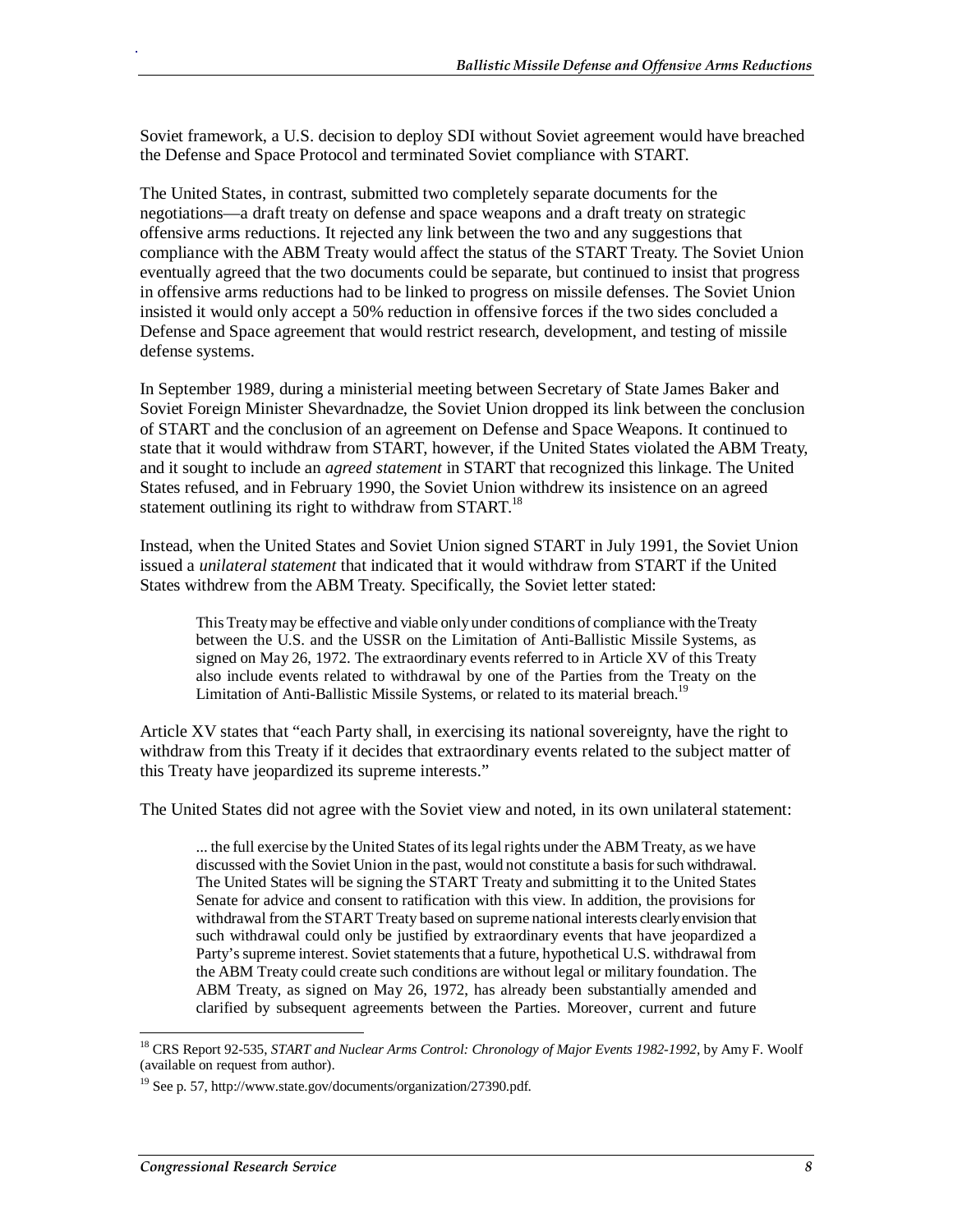negotiations, to which the Soviet Union committed in the June 1990 Summit Joint Statement, could lead to significant additional changes in the ABM Treaty, or its replacement. Changes in the ABM Treaty agreed to by the Parties would not be a basis for questioning the effectiveness or viability of the Treaty on the Reduction and Limitation of Strategic Offensive Arms.<sup>20</sup>

The United States signed START even though the Soviet Union continued to assert that further development of U.S. missile defenses would constitute a threat to its security and even though the Soviet Union asserted a right to withdraw from START if the United States withdrew from the ABM Treaty to deploy those defenses. The United States rejected this linkage, and, through its own statement, noted that the two nations were still negotiating possible changes to or a replacement for the ABM Treaty in the Defense and Space Talks.

#### **START Ratification**

.

The Senate Foreign Relations Committee held hearings on the START Treaty during the first half of 1992. During these hearings, neither the witnesses from the George H.W. Bush Administration nor the Senators on the committee mentioned the Soviet unilateral statement linking START and the ABM Treaty or the U.S. response to that statement. The Senators were concerned, however, about the possibility that a recent agreement between President George H.W. Bush and President Yeltsin to pursue far deeper reductions in offensive weapons (an agreement that would become START II) would be impossible if the United States withdrew from the ABM Treaty. James Baker, who was Secretary of State, had indicated that he did believe that U.S. withdrawal from the ABM Treaty would derail the negotiations on deeper reductions. Two START negotiators— Linton Brooks and Ron Lehman—agreed with the Secretary's views.<sup>21</sup> Hence, even though the administration witnesses acknowledged that Russia might link further negotiations on deeper reductions to U.S. compliance with the ABM Treaty, no one questioned whether Russia might withdraw from START under those circumstances. The Soviet effort to link START and the ABM Treaty had escaped everyone's notice.<sup>22</sup>

#### **Resolving Competing Priorities**

During the 1980s, the Soviet Union expressed strong and continuing objections to U.S. missile defense goals, in general, and the SDI program, in particular, and placed a high priority on limiting these programs through arms control. But, as the negotiations proceeded, the Soviet Union backed away from these demands so that it could preserve progress in limits on offensive weapons. It began by insisting that an agreement limiting missile defense research and deployments be crafted as a Protocol to the treaty limiting offensive nuclear weapons. When the United States refused to accept this formula, the Soviet Union agreed to address defensive forces and offensive forces in two separate treaties, but continued to try to link the two with an agreed statement in START. Again, the United States refused, and eventually the Soviet Union had to

 $\frac{1}{2}$ 

 $20$  Ibid.

<sup>&</sup>lt;sup>21</sup> U.S. Congress, Senate Committee on Foreign Relations, *The START Treaty, Part 2*, Hearing, 102<sup>nd</sup> Cong., 2<sup>nd</sup> sess., June 1992, S.Hrg. 102-607, Pt. 2 (Washington: GPO, 1992), pp. 82-84.

 $22$  The absence of concern about Russia's response to U.S. missile defenses also reflected the sense, at the time, that Russia might be more amenable to cooperating with the United States on ballistic missile defenses. Russia had agreed to hold discussions, in what became known as the Ross-Memedov talks, on a "global protection system" to defend against emerging ballistic missile threats.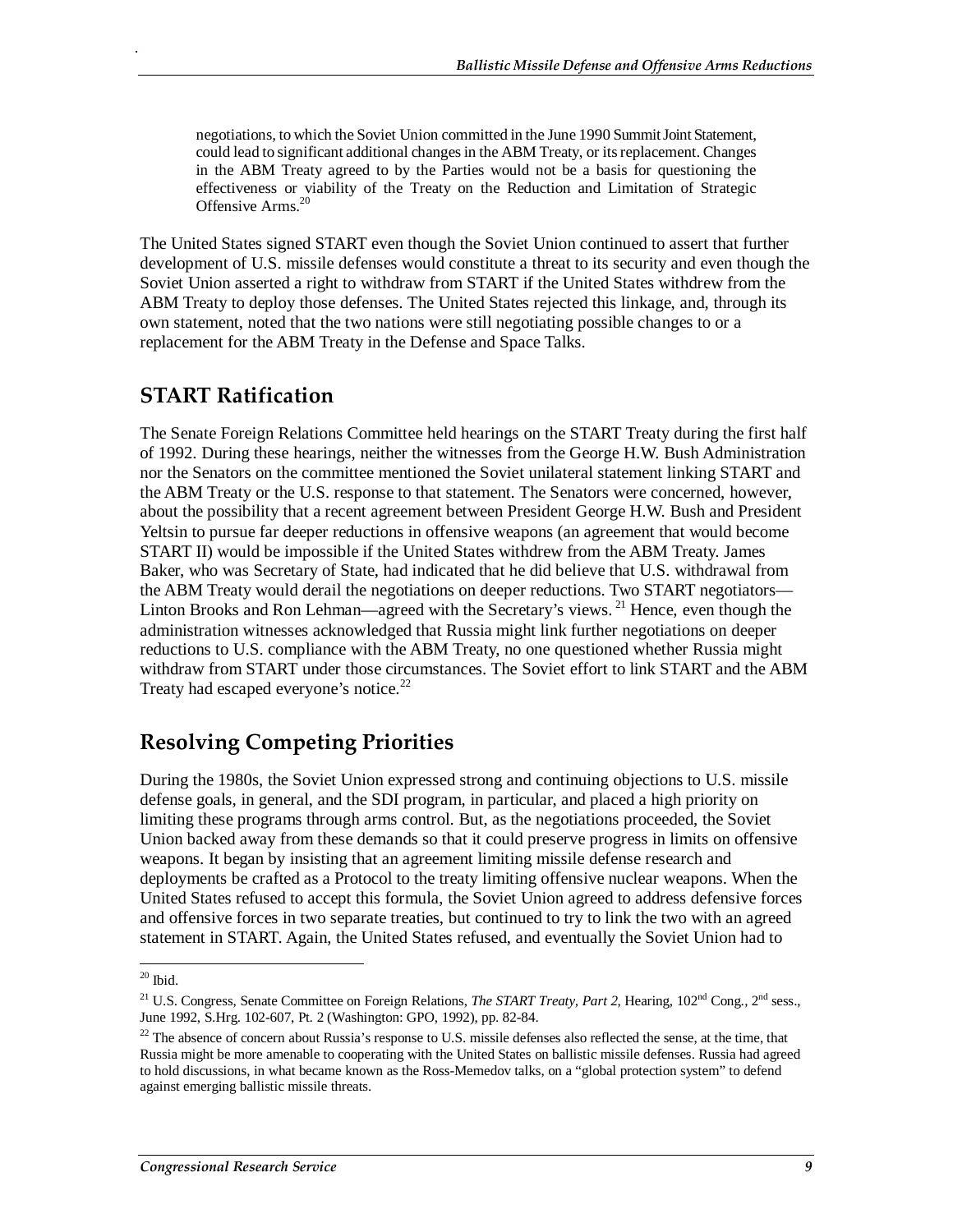settle for a unilateral statement expressing its own view of the relationship between START and the ABM Treaty. In the end, in spite of its constant criticism of the SDI program, it placed a higher priority on the completion of a treaty limiting strategic offensive arms than it did on establishing legally binding limits on U.S. missile defenses and a legally binding link between U.S. compliance with the ABM Treaty and START.

The United States, for its part, demonstrated throughout the START talks that it placed a higher priority on protecting its missile defense programs than it did on completing a treaty limiting offensive weapons by resisting all Soviet efforts to link the two in the negotiations. Moreover, this ordering of priorities remained evident throughout the 1990s. U.S. missile defense programs expanded and accelerated during the 1990s. Although the United States and Russia participated in discussions on how to fit these programs into the ABM Treaty framework, the United States would not accept any outcome in these talks that restricted its options on national missile  $defenses<sup>23</sup>$ 

Russia continued to object to U.S. missile defense plans through the 1990s. It continued to insist that the ABM Treaty was the cornerstone of strategic stability. Yet, when the United States withdrew from the ABM Treaty in 2002, Russia did not withdraw from START or even mention that it had once linked the two treaties. Russia did withdraw from the START II Treaty, but this was a symbolic gesture as START II had never entered into force and neither the United States nor Russia were implementing its reductions. Moreover, Russia continued to participate in negotiations with the United States on the Strategic Offensive Reductions Treaty, and agreed, through that treaty, to further reduce its strategic offensive weapons, even though it knew that the United States would be deploying more extensive ballistic missile defenses.

The same pattern of priorities, for both the United States and Russia, is evident in the negotiations on the New START Treaty. Throughout the negotiations, Russian officials asserted that Russia would not accept further reductions on offensive forces unless the United States addressed Russian concerns about its planned missile defense programs. For example, in December 2009, Russia's Prime Minister, Vladimir Putin, stated that the U.S. plan to build a missile defense system threatened the Cold War-era balance of power. He stated that, if the United States had missile defenses and Russia did not, then "the balance will be disrupted and then they will do whatever they want and aggressiveness will immediately arise both in real politics and economics." He noted that, to restore the balance, Russia would have to deploy greater numbers of offensive weapons, so that it would have the means to overwhelm a U.S. missile defense system.<sup>24</sup> Press reports indicate that missile defense remained an issue in the negotiations during February 2010. Specifically, Russia continued to insist that U.S. missile defense interceptors located near Russian territory could undermine its strategic nuclear deterrent, though the United States insisted the interceptors would not have the capability to intercept long-range missiles.

-

 $2<sup>23</sup>$  Some analysts argued that these talks were unnecessary, as the ABM Treaty should have lapsed with the collapse of the Soviet Union. The Clinton Administration believed the Treaty remained in force. The United States, Russia, Ukraine, Belarus, and Kazakhstan had negotiated an agreement naming all four as successors to the Soviet Union for the Treaty, but the U.S. Senate never consented to this modification to the Treaty. Hence, the United States and Russia both acted, in accordance with international treaty law, as if Russia were the sole successor to the Soviet Union for the ABM Treaty. For more information see, CRS Report 98-496F, *Anti-Ballistic Missile Treaty Demarcation and Succession Agreements: Background and Issues*.

<sup>24</sup> Ellen Barry, "Putin Sounds Warning on Arms Talks," *New York Times*, December 30, 2009.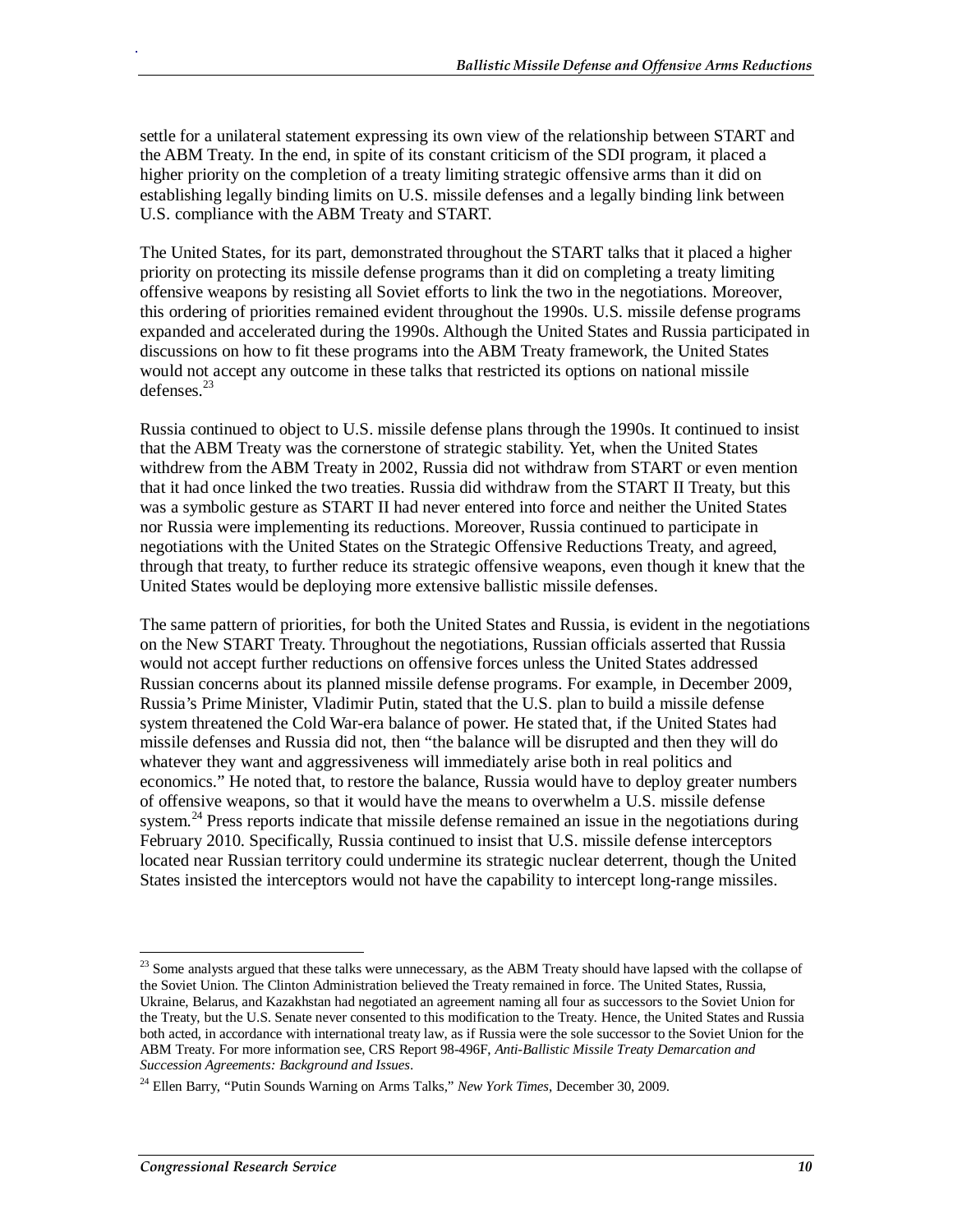The United States, in a statement released by the State Department in December 2009, repeated that reductions in offensive weapons and missile defenses were two separate issues and that discussions on the two would continue separately. And, during the final months of the negotiations, the United States continued to resist Russian attempts to link the two. Press reports indicate that, at one point, President Obama was so exasperated with the Russian position that he was willing to walk away from the negotiations.<sup>25</sup> The United States held to its original position that the treaty would not include any limits on missile defenses. Russia, however, as it did in the original START negotiations, backed away from its insistence on legally binding limits on missile defenses and settled for a unilateral statement that outlined its concerns. According to press reports, it did so when political leaders in Moscow refused to accept the Russian military's insistence on missile defense limits in the interest of concluding an agreement to limit U.S. offensive forces.<sup>26</sup>

As it had in the original START negotiations, the United States appears to have placed a higher priority on protecting its BMD programs than on reaching an agreement on limits on offensive nuclear weapons. And Russia, in spite of its ongoing concerns with U.S. missile defense programs, appears to have placed a higher priority on completing the treaty limiting offensive nuclear weapons than on imposing limits on U.S. BMD systems.

## **Missile Defense Programs and Budgets**

### **BMD in the 1980s**

.

On entering office, the Reagan Administration increased funding for ballistic missile defenses (BMD) against long-range strategic ballistic missiles; this funding had been growing since the Carter Administration. In March 1983, President Reagan announced an expansive, new effort to develop non-nuclear BMD that would seek to protect the United States against a full-scale Soviet nuclear strike as a means of moving toward the abolition of nuclear weapons altogether. Although the SDI (Strategic Defense Initiative) remained a research and development effort, with few plans for intercept tests or actual deployment schedules, Reagan and his supporters envisioned a global BMD capability with thousands of land-, sea-, air-, and space-based sensors and interceptors. The stated goal was to replace nuclear deterrence with defenses.

As cost estimates and technical challenges mounted, $^{27}$  the Reagan Administration scaled back its objectives for SDI. In 1987, the Reagan Administration announced a "Phase 1" deployment of land- and space-based sensors and interceptors that would not offer complete protection against a full-scale Soviet nuclear attack, but would, instead, seek to disrupt such an attack so significantly as to call into question the attack's effectiveness. It was argued at the time by its supporters that Phase 1 would enhance nuclear deterrence while the United States continued its efforts to replace deterrence with ballistic missile defenses. Congress gave some support to conducting BMD

 $\frac{1}{2}$ 25 Peter Baker, "Twists and Turns on Way to Arms Pacts With Russia," *New York Times*, March 26, 2010.

<sup>26</sup> Peter Baker and Ellen Barry, "Russia and U.S. Report Breakthrough on Arms," *New York Times*, March 24, 2010.

<sup>&</sup>lt;sup>27</sup> Since the BMD program's inception in FY1985, there have been ongoing, critical technical assessments as to whether the various BMD systems deployed will work as intended and whether test results credibly reflect conditions under which those BMD systems might actually be employed. Some would argue that technical limitations and problems with BMD programs under development since the mid-1980s constrained the deployment of effective BMD systems perhaps more than political or diplomatic differences over BMD or any limitations imposed by arms control.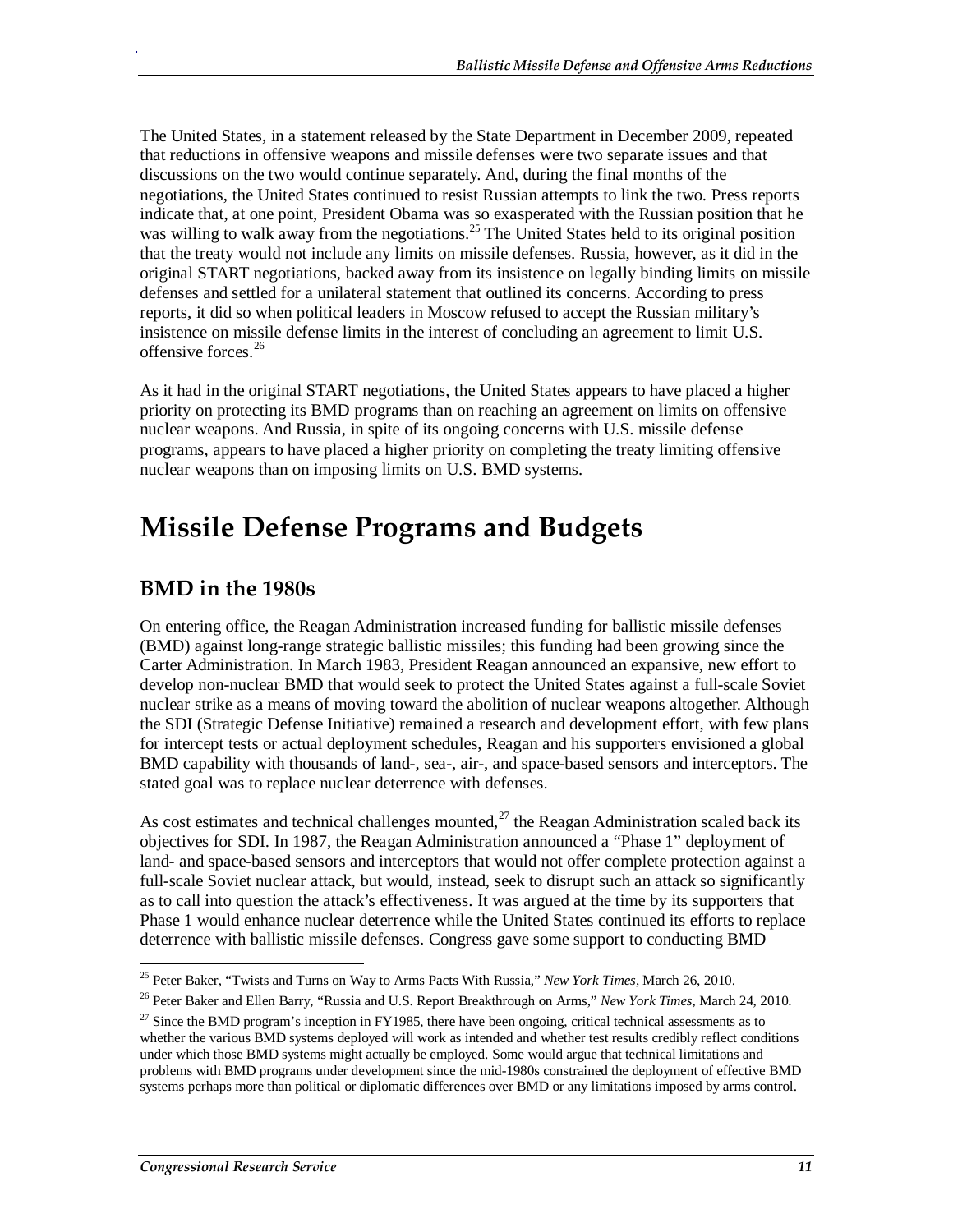research and development, but was broadly opposed to any significant BMD deployments that might increase risks to strategic stability between the United States and the Soviet Union. Although the executive branch did not promote tactical or theater BMD efforts, Congress advocated and provided funding for such programs.<sup>28</sup>

The Reagan Administration and its BMD supporters recognized that many of the technologies being pursued in the SDI program would not be allowed by the ABM Treaty when they entered the testing or deployment phases. Therefore, the Reagan Administration sought a new interpretation of the ABM Treaty that it hoped would allow for the testing of space-based and exotic BMD technologies, such as lasers. Many in Congress at the time objected to this reinterpretation of the ABM Treaty, with Senator Nunn mounting a particularly comprehensive defense of the traditional interpretation of the ABM Treaty, a view the Senate supported despite strong objections by some.<sup>29</sup> In general, Congress tendered strong support for the ABM Treaty during this era and was not supportive of BMD programs that might lead to violating the Treaty, which was largely viewed as a vital component of U.S.-Soviet strategic stability. It was during this time, as mentioned earlier, that the Reagan Administration opened new negotiations with the Soviets to reach agreement on modifying or replacing the ABM Treaty through the Defense and Space Talks.

#### **BMD in the 1990s**

President George H.W. Bush responded to the spiraling costs and technical challenges of Phase I and the changed international political environment after the fall of the Soviet empire with a further contraction of the goals for missile defense. Instead of seeking to protect the United States against a large-scale attack, the United States would seek to deploy a defensive system that would provide Global Protection Against Limited Strikes (GPALS), arguably a more modest version of Phase 1. This new focus recognized that the demise of the Soviet Union had reduced the likelihood of a large-scale nuclear strike, but also had increased the chance of a small accidental or unauthorized attack. GPALS would also seek to protect the United States, friends and allies, and troops deployed abroad against attacks from missiles fired from other nations.

The George H.W. Bush Administration envisioned a GPALS system that would have included up to 1,000 land-based interceptors and perhaps another 1,000 space-based interceptors and spacebased sensors. The Administration recognized this system would not be permitted under the terms of the ABM Treaty and later held negotiations with the Russian government to identify a more cooperative and flexible regime to replace the ABM Treaty.

Again, although Congress was not supportive of BMD programs that would threaten the ABM Treaty, which most believed inherently contributed to strategic stability, some in Congress, such

-

<sup>&</sup>lt;sup>28</sup> The legislative history of Patriot ATM was linked to nearly decade-long congressional efforts to get DOD to respond to the tactical ballistic missile threat, first from the Soviet threat to NATO forces and second to the proliferating global threat from short-range ballistic missiles. The record reveals a congressional consensus for early deployment of an effective tactical BMD in spite of a lack of executive branch interest and support. Because of this early congressional consensus, Patriot ATM was available for use in Desert Storm. See CRS Report 91-546F, *The Patriot Air Defense System and the Search for an Antitactical Ballistic Missile System*, by Steven A. Hildreth and Paul Zinsmeister, June 3, 1991 (available on request from author).

<sup>&</sup>lt;sup>29</sup> See The ABM Treaty and the Constitution: Joint Hearings Before the Committee on Foreign Relations and the Committee on the Judiciary, 100<sup>th</sup> Congress, 1<sup>st</sup> session, Mar 11, 26 and April 29, 1987. S. Hrg. 100-110, and The ABM Treaty Resolution,  $100^{th}$  Congress,  $1^{st}$  session, S. Report No. 164.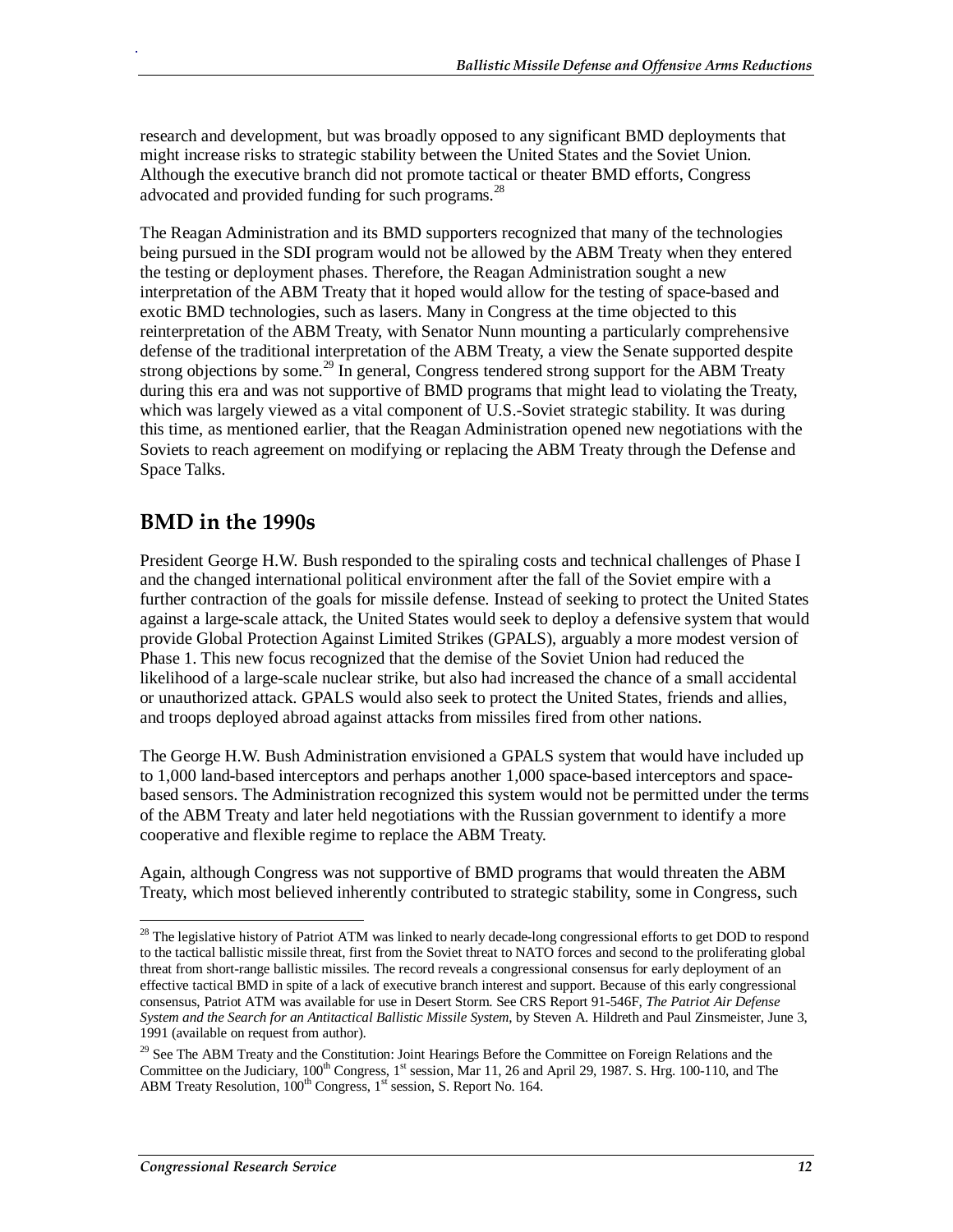as Senator Nunn, continued to argue for the deployment of a much more modest ABM Treaty compliant BMD to protect against limited or accidental attacks. In the aftermath of Desert Storm,<sup>30</sup> Congress also approved the Missile Defense Act of 1991 (P.L. 102-190, National Defense Authorization Act for FY1992-1993) and stated it is a goal of the United States to

- deploy an anti-ballistic missile system, including one or an adequate additional number of anti-ballistic missile sites and space-based sensors, capable of providing a highly effective defense of the United States against limited attacks of ballistic missiles;
- maintain strategic stability; and

.

• provide highly effective theater missile defenses (TMD) to United States forward-deployed and expeditionary armed forces and to U.S. friends and allies.

The Clinton Administration suspended negotiations begun under the previous Bush Administration to discuss possible changes to the ABM Treaty and scaled back significantly efforts to develop and deploy a national BMD capability. The 1993 Bottom-up Review (BUR), a major DOD-wide review of U.S. military plans and programs, concluded that the United States should not proceed with the deployment of a national missile defense because there was no military requirement for such a system. Instead, the Clinton Administration decided to emphasize, to an even greater extent, efforts begun after Desert Storm to develop BMD capabilities against short-range ballistic missiles. Defense Secretary Aspin noted at the time that these program changes reflected an assessment that the regional ballistic missile threat to U.S. troops abroad, and to its friends and allies, already existed, and that a long-range ballistic threat to the United States per se might emerge only in the future. The Department of Defense therefore cut significantly its budget for national missile defense, increased significantly theater BMD funding, $31$  and indicated that all BMD programs would be pursued in compliance with the ABM Treaty.

Later, the Missile Defense Act of 1995 (in P.L. 104-106, National Defense Authorization Act for Fiscal Year 1996) declared it the policy of the United States to

- develop as soon as possible affordable and operationally effective theater missile defenses;
- develop for deployment a multiple-site national missile defense system that is affordable and operationally effective against limited, accidental and unauthorized ballistic missile attacks on the United States, and which can be augmented over time as the threat changes to provide a layered defense against limited, accidental or unauthorized ballistic missile threats;

<sup>-</sup><sup>30</sup> The role of Patriot missile defenses against Iraqi ballistic missiles in Desert Storm was a milestone event for BMD. Patriot offered considerable support to arguments that threats of military retaliation may not deter some nations from attacking U.S. troops abroad or its friends and allies, that missile defenses can work (even though claims of specific success with Patriot in Desert Storm remain controversial), and a military strategy cannot rely solely on being able to destroy enemy missiles and launchers on the ground.

<sup>&</sup>lt;sup>31</sup> MDA provided the cost data used in this report for national and theater BMD from President Reagan's SDI program to President George W. Bush. Other analysts might consider the space-based interceptor effort of the George H.W. Bush Administration as both national and theater BMD. Therefore the graphic in **Figure 1** as well the point made here about NMD being cut and TMD being increased might be viewed differently.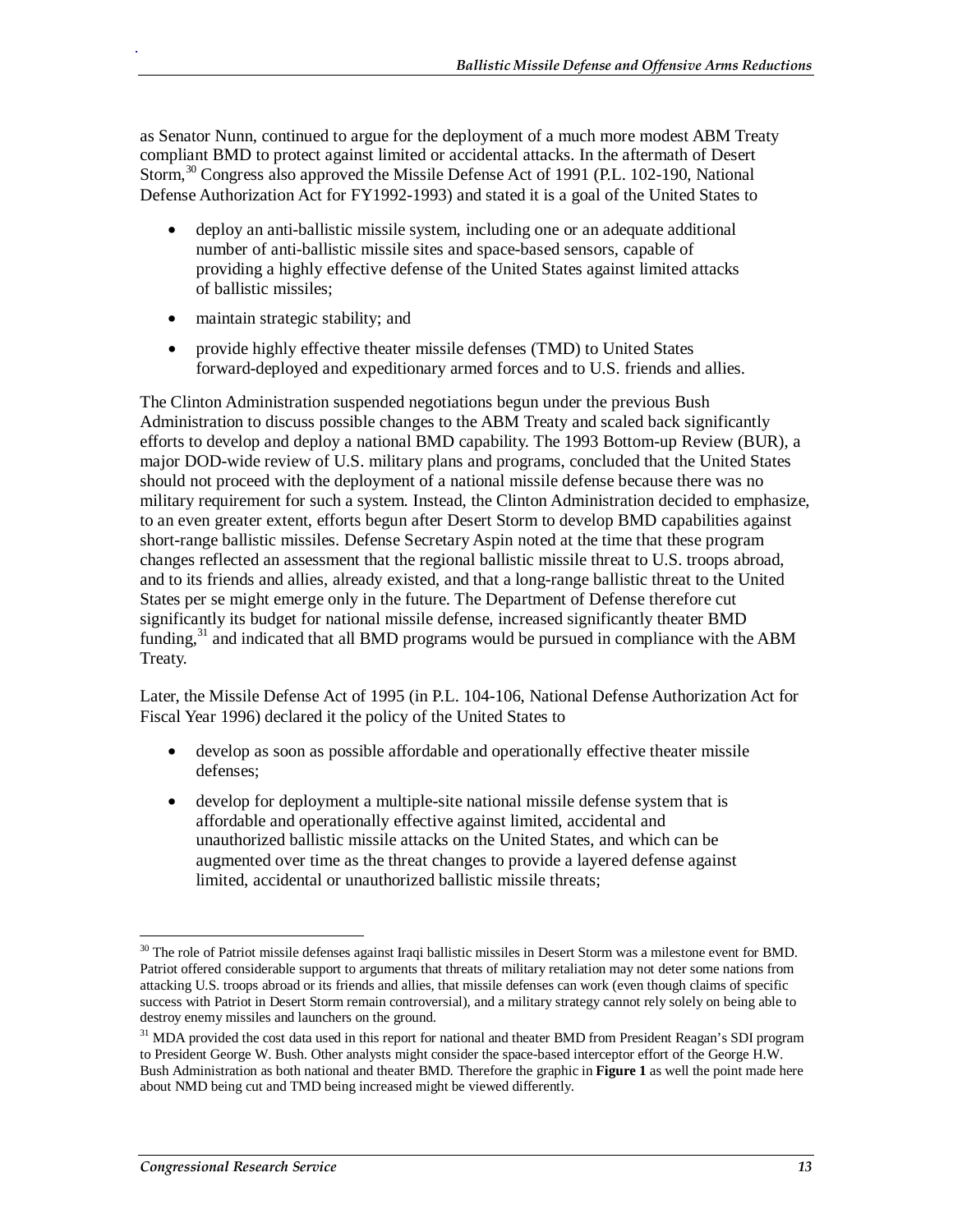- initiate negotiations with Russia as necessary to provide for the national defense systems envisioned by the act; and
- consider, if those negotiations fail, the option of withdrawing from the ABM Treaty.

At the time, the intelligence community estimated that there was not likely to be a long-range ballistic threat to the United States for at least the next 10-15 years. In particular, the 1995 National Intelligence Estimate (NIE) supported this view. On that basis, in 1996, the Clinton Administration adjusted its BMD efforts and adopted a new strategy for long-range or national missile defense (NMD). This 3+3 strategy would guide NMD development and potential deployment. Under this strategy, the United States would develop an NMD system to defend the United States against attacks from small numbers of long-range ballistic missiles launched by hostile nations, or, perhaps, from an accidental or unauthorized launch of Russian or Chinese missiles. The strategy envisioned continued development of NMD technologies during the first three years (1997-2000), followed by a deployment decision (in 2000), if the system was technologically feasible and warranted by prospective threats. If a decision to deploy a NMD system was made, the plan then was to deploy that system within the second three-year period (2000-2003). Development and deployment was to be conducted within the limits of the ABM Treaty. This approach was later modified to allow a longer lead time for possible deployment (possibly by 2005), and according to the Pentagon at the time, to reduce the amount of program risk.

Many in Congress, however, took issue with the 1995 NIE about long-range threats from rogue states and determined that the proposed funding for TMD and especially NMD during this time was not adequate and therefore increased it significantly in  $FY1997^{32}$  and  $FY1998^{33}$  Congress also passed legislation (P.L. 104-201) establishing the Commission to Assess the Ballistic Missile Threat to the United States (the 1998 Rumsfeld Commission Report),  $34$  which concluded that the threat to the United States posed by emerging rogue nation ballistic missile programs was broader, more mature, and evolving more rapidly than predicted by estimates from the Intelligence Community. The subsequent 1998 flight test of a long-range North Korean ballistic missile strengthened the view that a strong BMD effort was needed against countries such as North Korea, Iraq, and Iran.

During this time, Congress passed the National Missile Defense Act of 1999 (P.L. 106-38), which declared it U.S. policy to

-

 $32$  For example, the Senate Armed Services Committee criticized the Administration's BMD budget, and that "this continuing trend of sharply cutting funding for ballistic missile defense (BMD) programs has now jeopardized critical theater missile defense (TMD) programs, just as national missile defense (NMD) and advanced technology programs were previously undermined by the administration's BMD funding cuts." Senate Armed Services Committee, National Defense Authorization Act for Fiscal Year 1997, Report 104-267, May 13, 1996, pp. 196-197.

<sup>&</sup>lt;sup>33</sup> Language in the Senate Armed Services Committee Report (FY1998) illustrates the congressional criticism at the time: "Although the committee is pleased that the Secretary of Defense has sought to clarify actual NMD funding requirements, it is disappointed that it has taken so long. Even with significant congressional increases over the last two years, the NMD program remains high risk, largely due to the Department's failure to adequately fund robust testing activities. Unfortunately, the addition of \$474 million in FY1998 will do little in the near-term to compensate for this neglect." National Defense Authorization Act for Fiscal Year 1998, Senate Armed Services Committee, Report 105-29, June 17, 1997, p. 191.

<sup>&</sup>lt;sup>34</sup> See http://intellit.muskingum.edu/genpostcw\_folder/genpostcw90s\_folder/pcw98rumsfeld.html.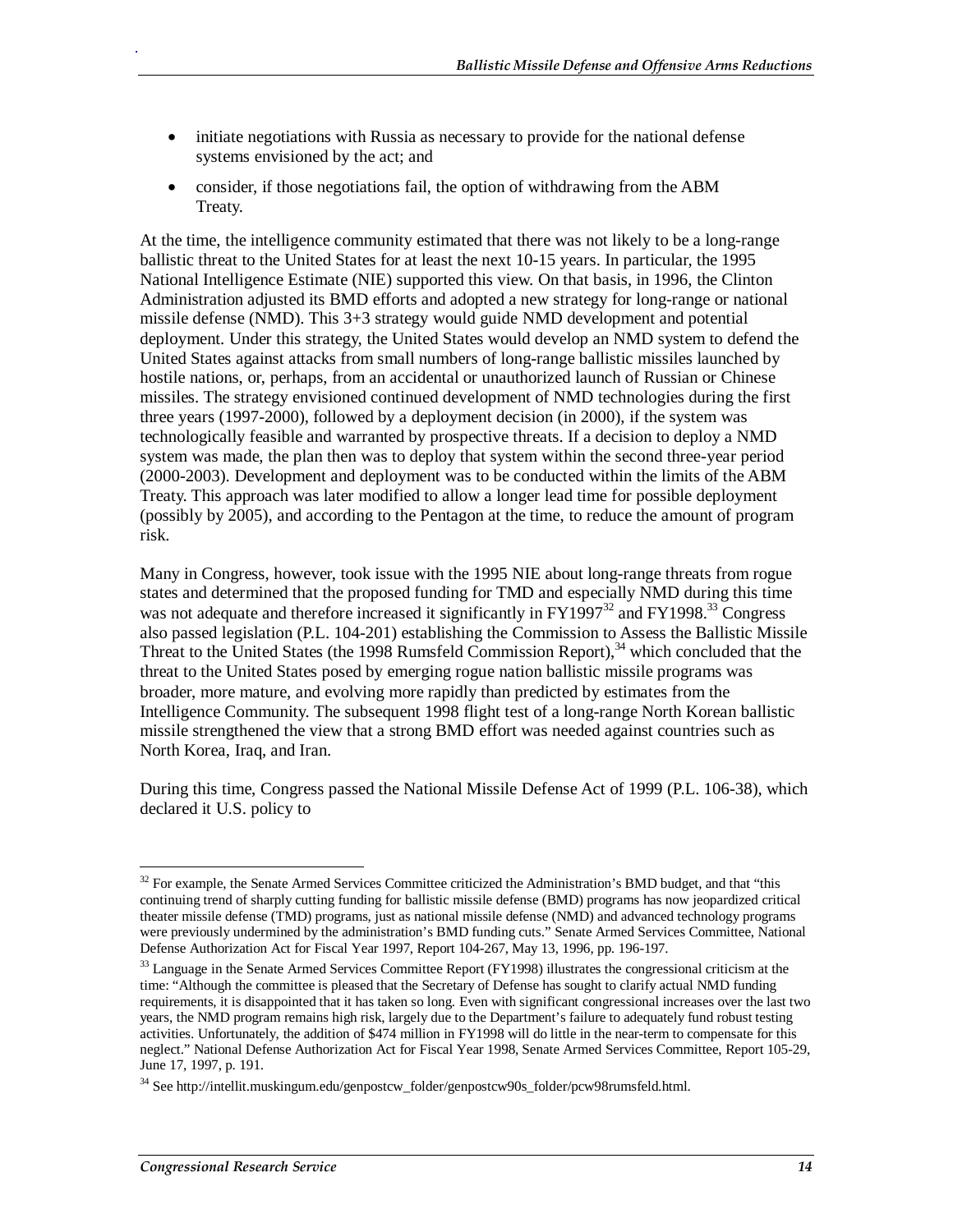- deploy as soon as technologically possible a National Missile Defense (NMD) system capable of defending U.S. territory against limited ballistic missile attack (whether accidental, unauthorized, or deliberate), with funding subject to the annual authorization of appropriations and the annual appropriations of funds for NMD; and
- seek continued reductions in Russian nuclear forces.

The Minority in the Senate Armed Services Committee took issue with this Act on grounds that it would "needlessly make a NMD decision now, before the Defense Department wants to, needs to, or is prepared to make such a decision." Furthermore, they argued, the Act

would undermine the current effort of the Administration to reach a negotiated agreement on any changes to the ABM Treaty that may be necessary to accommodate deployment of a limited NMD system. We cannot and will not give Russia or any other nation a veto over our NMD requirements or programs. But making a decision to deploy an NMD system before we attempt to negotiate changes to the ABM Treaty—and before DoD says the nation can responsibly make such a decision—could reduce Russia's willingness to work with us on reducing nuclear weapons under the START process, lead Russia to retain thousands of nuclear warheads it would otherwise eliminate, and dramatically increase the threat of nuclear proliferation.<sup>35</sup>

It should be noted, however, that the Act did not adversely affect U.S. efforts to discuss possible changes to the ABM Treaty, nor did the Act appear to adversely affect U.S.-Russian relations on START. Ultimately, however, in September 2000, President Clinton decided not to authorize deployment of a national missile defense system at that time. He stated that he could not conclude "that we have enough confidence in the technology, and the operational effectiveness of the entire NMD system, to move forward to deployment." Throughout the 1990s, questions again were raised over the technical limitations of many BMD programs, especially against long-range ballistic missiles.

#### **Current BMD Plans and Programs**

President George W. Bush entered office prepared to advance BMD deployment as a key national security objective. The Bush Administration substantially increased funding for BMD programs and laid the foundation for withdrawal from the ABM Treaty, which formally occurred in June 2002. The Bush Administration's argument for abrogating the ABM Treaty centered around a different strategic environment from 1972 when the Treaty was signed: Soviet forces no longer threatened the United States and the greater threat came from the proliferation of ballistic missiles and weapons of mass destruction from other countries. Special concern was focused on rogue states and terrorism in the wake of 9/11. The Russian government offered little opposition to the Administration's decision to withdraw from the Treaty, and potential allied criticism in Europe was notably muted.

Also in 2002, President Bush announced his decision to deploy a limited NMD system against long-range missiles by the fall of 2004. Although this goal was met with the initial deployment of

-

<sup>&</sup>lt;sup>35</sup> National Missile Defense Act of 1999, Report together with Minority Views, Senate Armed Services Committee, Report 106.4, Feb. 12, 1999, p. 7.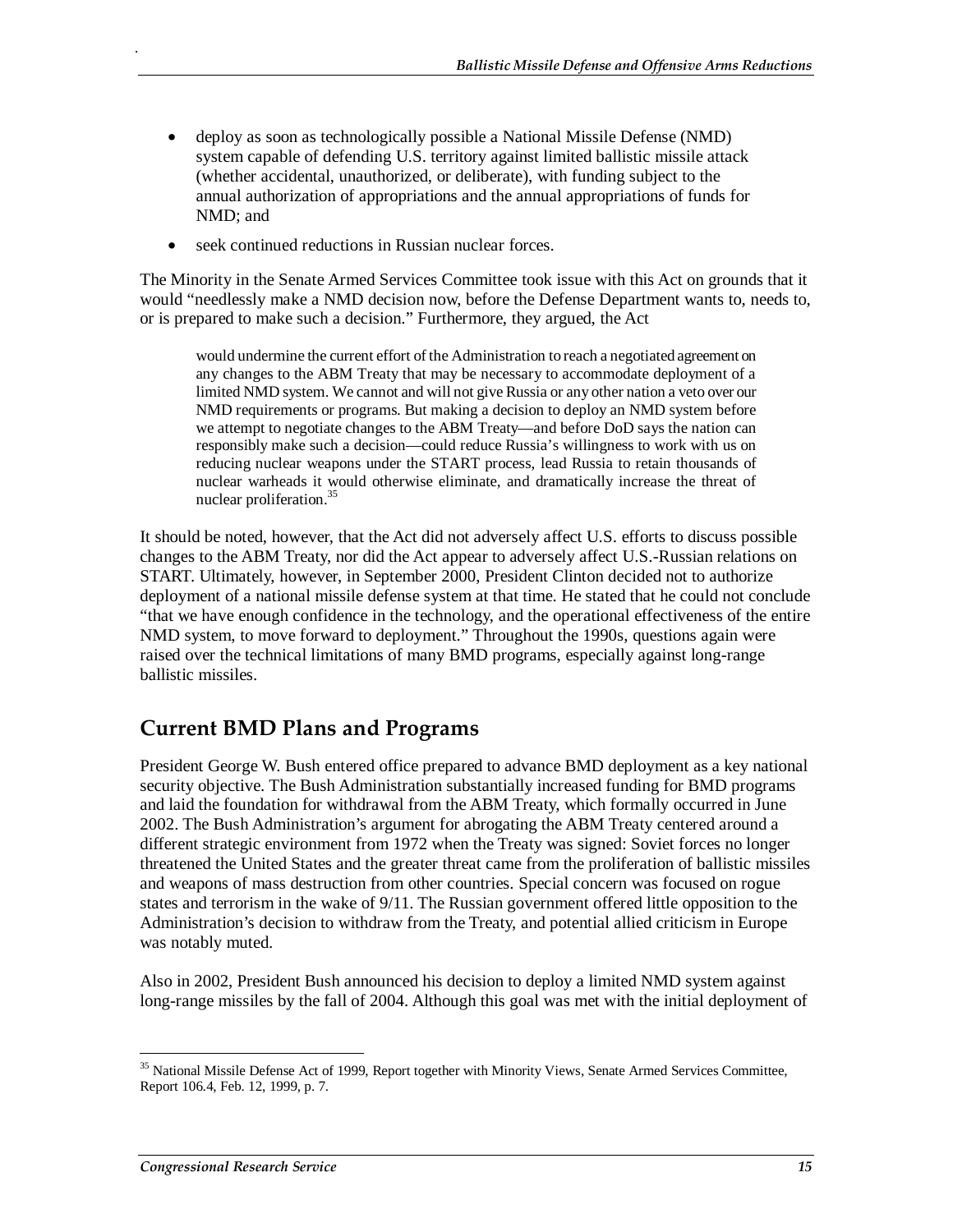five ground-based interceptors in silos in Alaska by December 2004,<sup>36</sup> criticism of the system's operational capability focused on testing and other technology problems. Some argued at the time and those arguments continue through today that the test results of the system deployed in Alaska and California do not support Pentagon assessments that the system is operationally effective. The Bush Administration continued to emphasize land- and sea-based BMD against short-range ballistic missile threats and also sought to deploy an additional long-range BMD capability in Europe, which effort ultimately stalled largely because of delays in the ratification of agreements between the United States and Poland and the Czech Republic.<sup>37</sup>

The practical effect of the decision to abrogate the ABM Treaty has been to allow the increasing integration of multiple systems into a global U.S. BMD capability, restricted only by funding and technology. During the 2000s, significant progress was made in terms of integrating all the various land-, sea-, air-, and space-based BMD sensor capabilities, with the diverse assortment of short-, medium- and long-range BMD interceptor systems deployed by the U.S. military around the globe. The degree to which all these systems are now integrated has, in the views of many, significantly increased the BMD potential of the U.S. military. That BMD capability is now also widely viewed as a critical element of U.S. military strategy.

The Obama Administration is continuing to evolve an integrated, global U.S. BMD capability to counter ballistic missile threats from countries such as Iran and North Korea. In September 2009, the Obama Administration canceled the central element of the George W. Bush plan to deploy long-range interceptors in Poland and a large radar facility in the Czech Republic. Instead, the Obama Administration gave priority to expanding some BMD elements and accelerating others that were already underway in response to new assessments of Iranian ballistic missile capabilities. Defense Secretary Gates announced that this regional BMD capability, known as the Phased Adaptive Approach (PAA), could be surged on relatively short notice during crises or as the situation might demand. The PAA would be based primarily on existing BMD sensors and Patriot, THAAD, and Aegis BMD interceptors. Secretary Gates argued the PAA would be more responsive and adaptable to the direction and pace of Iranian short- and medium-range ballistic missile proliferation. The Administration says that this capability will continue to evolve and expand over the next decade to include BMD against intermediate- and long-range Iranian missiles. Beyond 2020, it is envisioned that new BMD capabilities being considered against Iranian ICBMs will be developed and deployed in Europe, which may well present problems for Russia and challenges for U.S.-Russian strategic relations if those planned BMD capabilities are achieved.

In addition, the Pentagon's BMD Review (February 2010) outlined a number of priorities designed to shape BMD policy and programs.<sup>38</sup> Many might argue these priorities have broad political and military support today that demonstrate the nation's strong commitment to BMD:

<u>.</u>

<sup>&</sup>lt;sup>36</sup> This long-range BMD capability expanded to about 2 dozen ground-based interceptors in Alaska and California.

<sup>37</sup> See CRS Report RL34051, *Long-Range Ballistic Missile Defense in Europe*, by Steven A. Hildreth and Carl Ek. Throughout, there was significant Russian opposition to the proposed George W. Bush BMD plan for Europe, based in part on Russian concerns of a potential offensive capability from the proposed missiles deployed in Poland and because some Russians believed the number of proposed interceptors could be increased significantly.

<sup>&</sup>lt;sup>38</sup> The BMD Review has come under criticism, however. Some have argued, for instance, that "a review of the actual state of missile defense technologies reveals that this new vision put forth by the report is nothing more than a fiction and that the policy strategy that follows from these technical myths could well lead to a foreign policy disaster." See "A Flawed and Dangerous U.S. Missile Defense Plan, George N. Lewis and Theodore A. Postol , Arms Control Today, May 2010, pp. 24-32.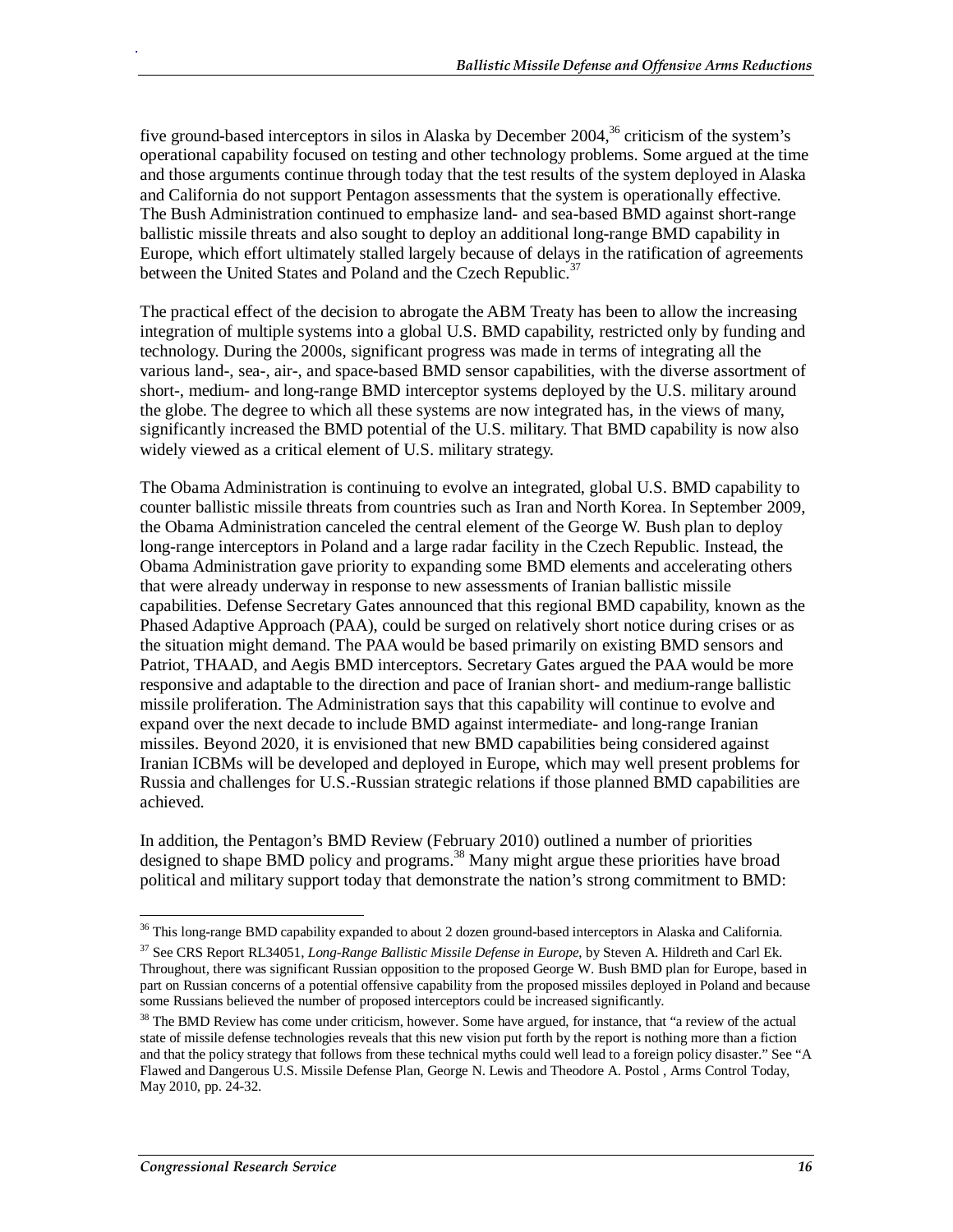- the United States will continue to defend the homeland against the threat of limited ballistic missile attack;
- the United States will defend against regional missile threats to U.S. forces, while protecting allies and partners and enabling them to defend themselves;
- before new capabilities are deployed, they must undergo testing that enables assessment under realistic conditions;
- the commitment to new capabilities must be fiscally sustainable over the long term;
- U.S. BMD capabilities must be flexible enough to adapt as threats change; and
- the United States will seek to lead expanded international efforts for missile defense.

### **Missile Defense Budgets Over Time**

.

Looking back at the evolution of U.S. BMD efforts since President Reagan's speech in March 1983, several key observations can be made. First, U.S. decision makers in the executive branch and in Congress have sought to balance competing strategic priorities—developing and deploying BMD capabilities while seeking to preserve a stable U.S.-Soviet/Russian strategic nuclear relationship. In the 1980s, the Reagan Administration offered a vision of transitioning away from reliance on strategic nuclear weapons by seeking to deploy widespread global BMD capabilities that would then allow significant nuclear reductions or even abolition of nuclear weapons. The Soviet vision was the reverse, suggesting significantly deep reductions of offensive nuclear weapons was the prerequisite to global BMD. At the time, Congress played the role of dampening efforts to expand BMD beyond that permitted by the ABM Treaty, which was widely viewed at the time as representing the foundation of the U.S.-Soviet strategic nuclear relationship.

**Figure 1** shows the evolution or funding of the U.S. BMD program during this time, from President Reagan's SDI program to when President George W. Bush announced U.S. withdrawal from the ABM Treaty. **Figure 1** shows a number of things. First, that after initial executive branch reluctance to advance TMD, which was not ABM Treaty constrained, funding for some TMD was provided by Congress and then increased significantly after Desert Storm with Pentagon and congressional support. Although the initial focus was on Soviet short-range ballistic missiles that might threaten NATO Europe, TMD became seen as a viable option for countering the growing proliferation of short-range missiles around the world.

**Figure 1** also reflects the fact that funding support for NMD efforts was then bounded by what most believed the ABM Treaty permitted; the policy and funding debates were heavily influenced by efforts to pursue BMD programs in compliance with the ABM Treaty. Although the Reagan, George H.W. Bush, and Clinton Administrations each had plans for NMD that at some point would not have been permitted under the ABM Treaty, Congress in general held BMD programs accountable to the Treaty as each of those administrations at the same time sought in various ways to negotiate different changes to the ABM Treaty or seek its replacement. Some might argue that funding support for NMD fell after START was signed, but the initial program reductions were due to two major factors. First, there was a predisposition on the part of incoming Defense Secretary Les Aspin to find a "peace dividend" in the DOD budget after the fall of the Soviet Empire and second, the Bottom-up Review concluded that long-range missile threat assessments allowed for a much reduced NMD effort. Secretary Aspin made no reference to START or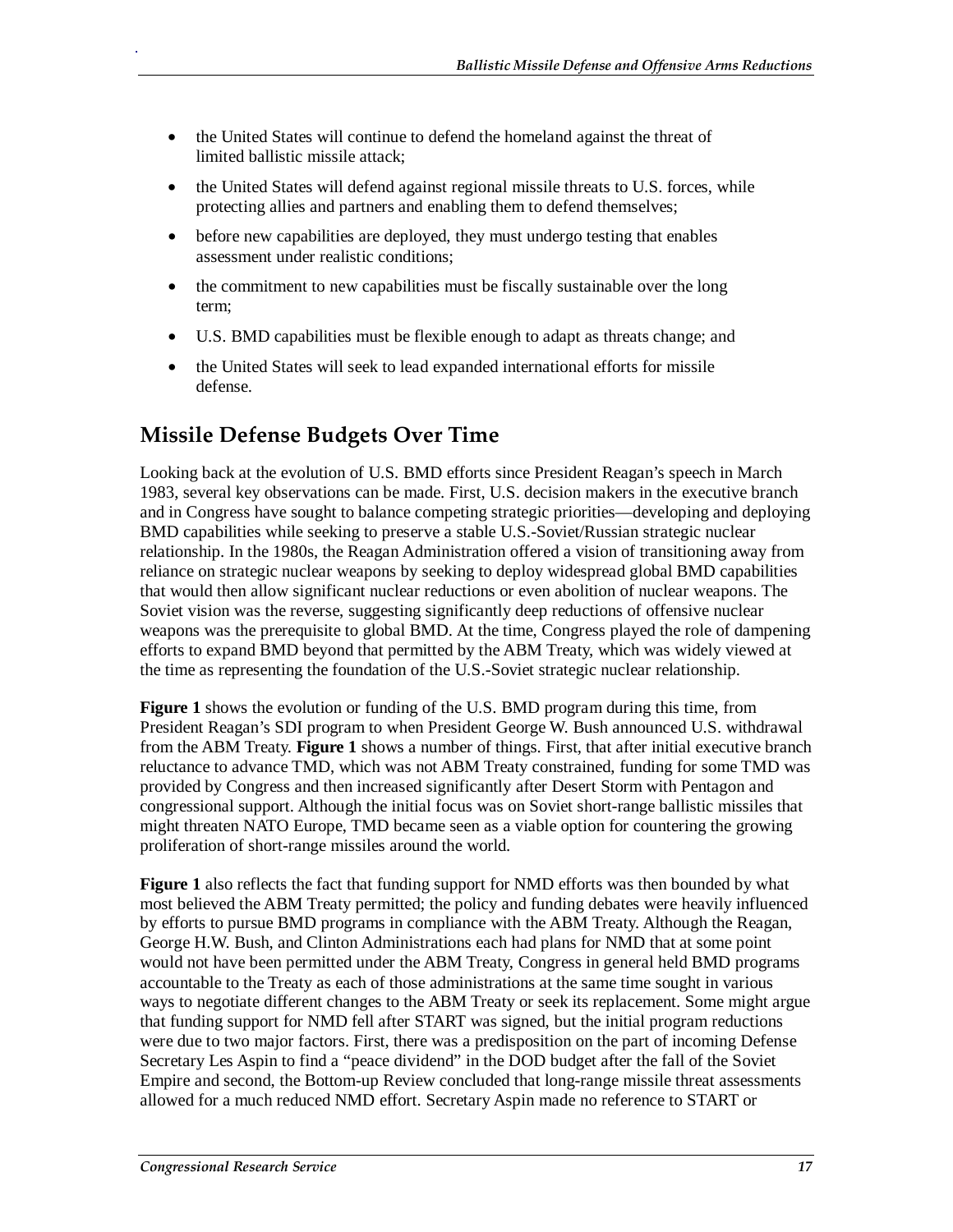offensive arms control issues when proposing these changes. Congress, however, disagreed with the long-range ballistic missile threat assessment from rogue states such as Iraq, Iran, and North Korea and then significantly increased NMD budgets not long after START I entered into force. In fact, BMD and NMD budgets, more specifically, rose steadily throughout most of the START 1 era.



#### **Figure 1. BMD Appropriations: NMD vs. TMD**  FY1985-FY2001

#### **Source:** CRS.

.

**Notes:** BMDO's FY2002 budget justification materials ended the distinction between national and theater missile defense by ending funding for Program Elements bearing those distinctions while mixing "national" and "theater" assets in the Midcourse BMD PE. In FY2002, BMDO became MDA.

FY2000-FY2001, BMDO used "National Missile Defense" to describe what would eventually become GMD and "Navy Theater Wide Missile Defense System" to describe what would eventually become Aegis BMD. These budgets also included the Theater (as opposed to Terminal) High Altitude Area Defense system.

PB2002 reorganized BMDO's PE structure to discontinue the National Missile Defense and Navy Theater Wide distinctions in favor of PEs organized by phase of flight (Terminal, Midcourse, Boost, etc.). The Midcourse PE mixed both what would become GMD and Aegis BMD (using SM-3), thus ending the National vs. Theater BMD distinction. PB02 justification materials included language in the Navy Theater Wide PE as a placeholder for SM-2 development that was being transferred to the Navy budget in FY2002.

**Figure 2** shows the evolution of DOD-wide BMD funding support since President Reagan to date. After initial growth under Reagan, top-line BMD budgets stabilized under George H.W. Bush, and declined under Clinton before rising steadily since the mid-1990s. Some would argue that cuts to the President's Budget (PB) for BMD in the 1980s and early 1990s were due, in no small part, to Congress placing some bounds on programs that might destabilize the U.S.-Soviet strategic nuclear relationship and undermine the ABM Treaty. BMD funding requests in the early 1990s under Clinton may have reflected an interest in pursuing BMD programs in compliance with the ABM Treaty. Some would argue that reductions in funding and changes in program goals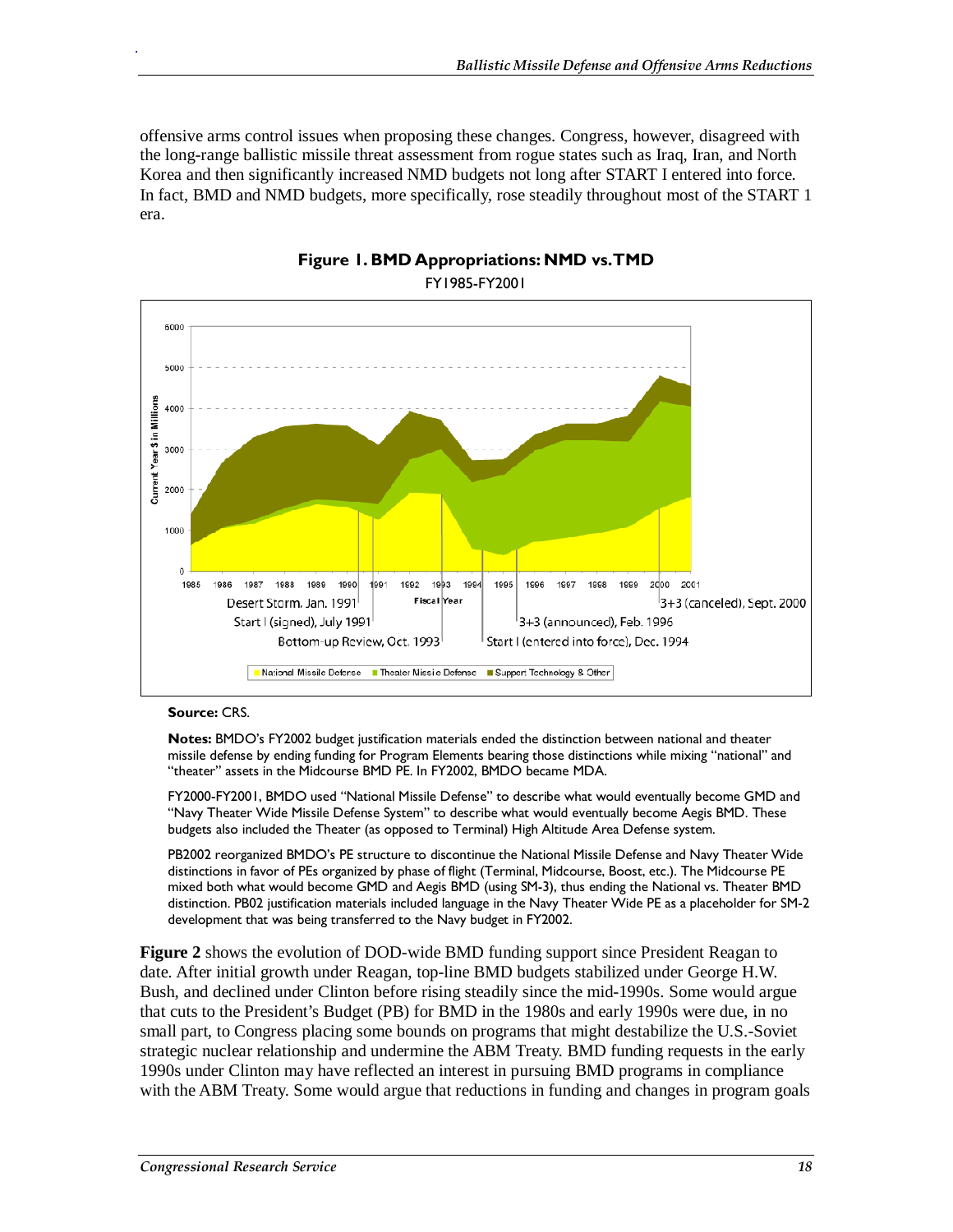were due to other factors, notably U.S. adjustments to the end of the Cold War. A focus on ballistic missile proliferation outside Russia may have played an important role in the direction of BMD from the mid-1990s on. After significant congressional BMD funding increases for NMD in the mid-to-late 1990s, an argument can be made that differences between executive branch and congressional interests in BMD began to narrow, and more so significantly after 9/11 and withdrawal from the ABM Treaty.





**Source:** CRS.

.

**Notes:** Includes all DOD BMD programs.

**Figure 3** illustrates this last point more sharply—that BMD funding for some time now has had broad support, seemingly regardless of which political party controls the White House, Senate, or House of Representatives. The notable exception was in the mid-1990s when Congress increased BMD budgets significantly over Clinton Administration requests. Broad support for BMD seems more pronounced since the decision to withdraw from the ABM Treaty, which has allowed BMD to proceed bounded now only by technology and funding availability.<sup>39</sup> As a practical matter, over the past decade, all U.S. BMD sensor and interceptor capabilities have become increasingly integrated as part of an overall global BMD system, which the U.S. military argues is essential to U.S. national security interests.

The Obama Administration's long-range plan to counter Iranian ICBMs later in the decade may present national security challenges at that time. Currently, the Obama plan is to deploy regional ICBM capable interceptors in Europe beginning after 2020, if an Iranian ICBM threat develops. Such a regional ICBM deployment might not be well received by Russia, which has demonstrated a history of critical opposition to U.S. plans that could affect its own strategic nuclear retaliatory

<sup>-</sup> $39$  Perhaps the one exception to this remains placing BMD weapon systems in space. It is noteworthy that although there is some political support for developing and deploying BMD weapons in space, there was no serious interest in doing this from the George W. Bush Administration or when there was Republican control of the Congress for much of this past decade.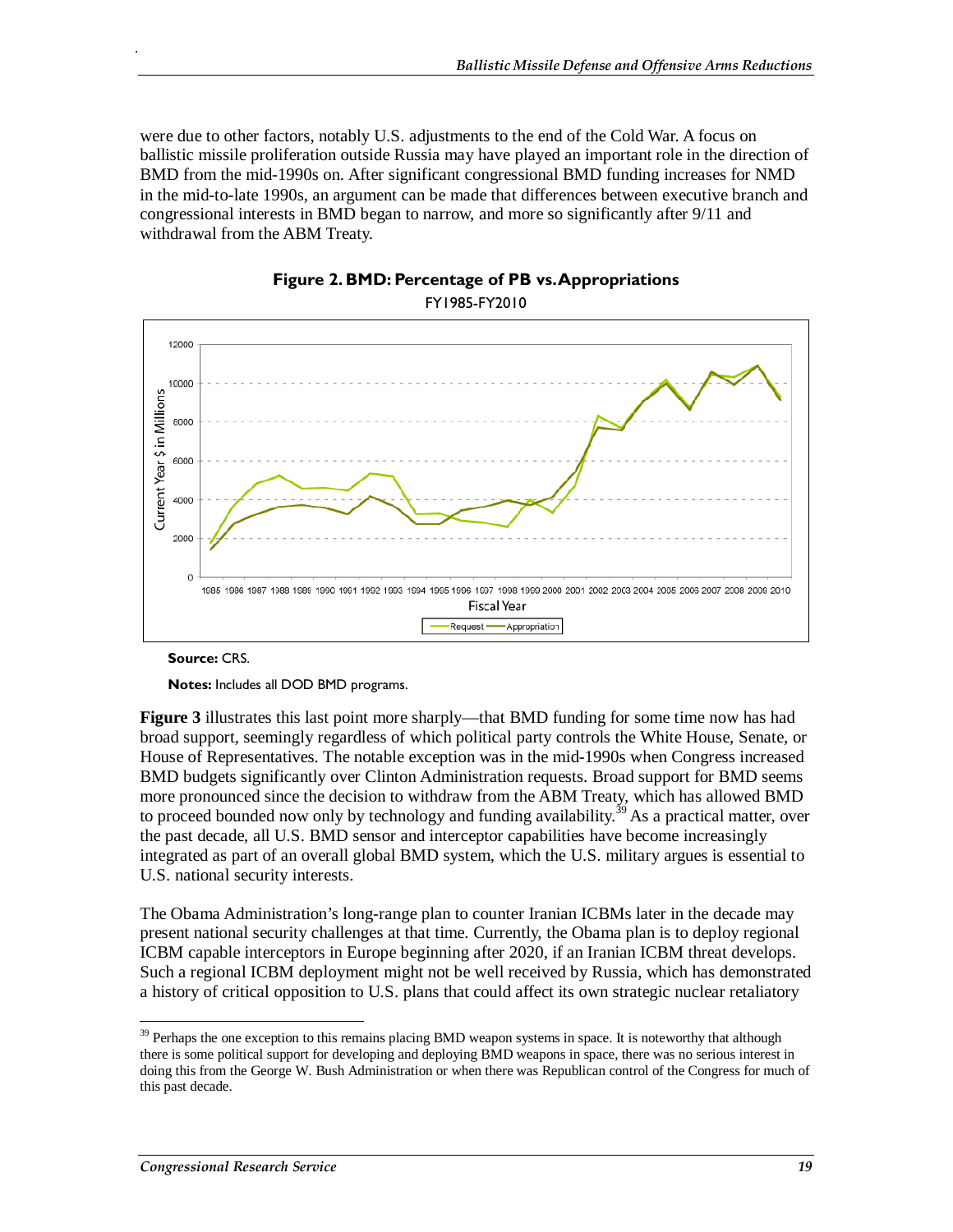forces. But, by the time U.S. missile defense capabilities reach this juncture, the new START Treaty would be close to the end of its 10-year term.





**Source:** CRS, Congressional Directory, 2009, pp. 563-564.

Note: At the beginning of the 107<sup>th</sup> Congress (2001-2003), Republicans controlled the Senate with 50 Republican Senators and VP Cheney casting the tie-breaker. Shortly, however, one Republican Senator changed his affiliation to Independent and caucused with the Democrats, giving them majority status. In the 110<sup>th</sup> Congress, there were 49 Republicans, 49 Democrats, and 2 Independents who caucused with the Democrats, giving them majority status.

## **The Past as Prologue?**

.

The historical review presented in this report suggests that the United States did not restrain its ballistic missile defense programs or reduce its expenditures on ballistic missile defenses in an effort to ensure that Russia remained committed to the original START Treaty. To the contrary, U.S. spending on ballistic missile defense programs increased during the 1990s; the U.S. political commitment to missile defenses began to strengthen during the 1990s; and the United States withdrew from the ABM Treaty in 2002. Moreover, in spite of its threat to withdraw from START if the United States withdrew from the ABM Treaty, Russia remained a party to START and continued to negotiate further reductions on strategic offensive weapons.

An argument can be made that the same pattern may not hold true in the coming decade if the United States and Russia ratify the New START Treaty with Russia's unilateral statement on missile defenses attached. The United States may be so committed to the New START Treaty and further reductions in U.S. and Russian offensive weapons, both as a way to reset the U.S-Russian relationship and as a step on the path to a world free of nuclear weapons, that it would not be willing to upset the process by pursuing expansive ballistic missile defense programs. Some who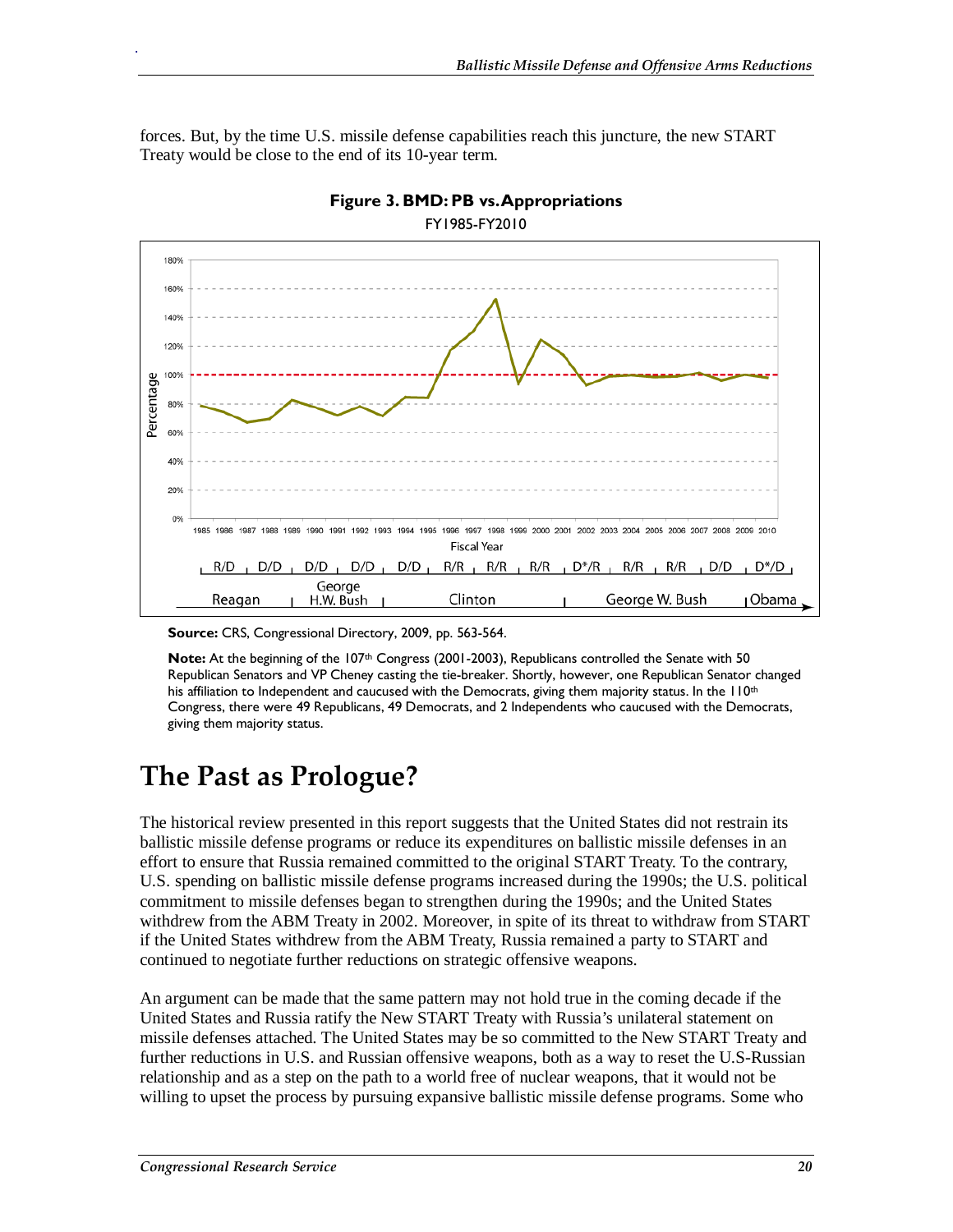have criticized START have also noted that because the Treaty's 10-year life span would outlast the Obama Administration, a future Administration could be faced with the choice between arms control and ballistic missile defense regardless of its own preferred approach in either policy area.

On the other hand, the pattern exhibited during the original START negotiations and the 1990s could repeat itself in the coming decade. During the 1990s, the U.S. commitment to missile defense was less solid and secure than it is today. Although President Reagan and President George H.W. Bush were strong supporters of missile defenses, Congress was less enthusiastic. The Clinton Administration initially shifted focus from the George H.W. Bush Administration's GPALs to theater missile defenses because of Desert Storm and threat assessments of short-range ballistic missile proliferation. By the latter half of the decade, the Clinton Administration promoted an NMD research and development program that could lead to deployment within a few years and would have required modification of the ABM Treaty or its replacement. Yet, even during this time, the United States did not hold back funding for ballistic missile defenses out of concern for any Russian reaction. Moreover, the analysis presented in this report suggest that the U.S. commitment to missile defense is now politically broader and deeper than it was during the 1990s.

The Obama Administration has displayed a commitment to continue expanding ballistic missile defenses through its Ballistic Missile Defense Review and with its proposed budget for ballistic missile defense programs. Congress has also grown more supportive of ballistic missile defenses, appropriating most of the funds requested by the executive branch without challenging the underlying rationale for missile defense programs. Moreover, as was noted above, the Obama Administration refused, throughout the New START negotiations, to accept Russian proposals for limits on missile defense programs, and even seemed willing to walk away from the negotiations to protect U.S. ballistic missile defense programs. Even though the next Administration may not share the priorities of preceding Administrations, few would project a waning of the U.S. commitment to ballistic missile defenses, particularly as nations who could threaten the United States continue to acquire more capable ballistic missiles.

At the same time, although Russia may continue to try to link U.S. ballistic missile defense programs to negotiations on offensive reductions, few would project Russia abandoning New START in the coming decade. Its Soviet-era missile forces are continuing to age, and it cannot produce new systems quickly enough to replace these older systems or even to retain the numbers of missiles permitted by the New START Treaty.<sup>40</sup> This would not likely change even if it were to abandon the treaty. A treaty that imposes equal limits on U.S. and Russian offensive forces may be the only way that Russia can maintain a measure of parity with the United States on strategic offensive forces.

Under these circumstances, the priorities displayed by the United States and Soviet Union during the original START talks and by the United States and Russia during the New START Talks may continue into the coming decade. The United States may continue to place a higher priority on its ballistic missile defense programs than on offensive reductions and Russia may continue to place a higher priority on securing equal limits on U.S. and Russian offensive forces than on restraining or reducing U.S. ballistic missile defense programs.

-

<sup>&</sup>lt;sup>40</sup> See a discussion of future Russian strategic forces by Pavel Podvig at : http://russianforces.org/blog/2009/01/longterm\_force\_projections.shtml